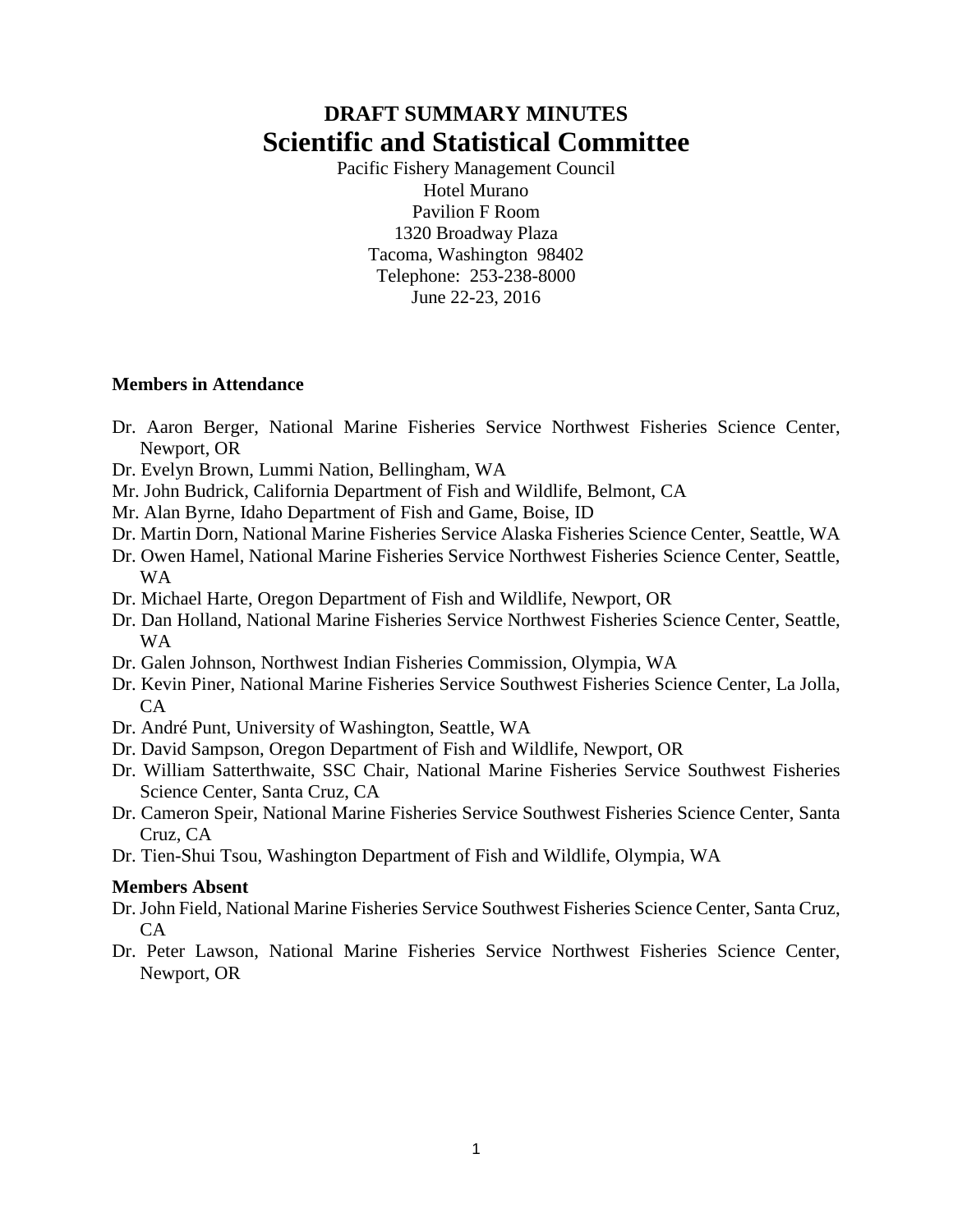| SSC Recusals for the June 2016 Meeting |                                                                                                             |                                |  |  |  |  |  |  |  |  |  |
|----------------------------------------|-------------------------------------------------------------------------------------------------------------|--------------------------------|--|--|--|--|--|--|--|--|--|
| <b>SSC Member</b>                      | <i><b>Issue</b></i>                                                                                         | <b>Reason</b>                  |  |  |  |  |  |  |  |  |  |
| Dr. Dan Holland                        | G.5. Preliminary Plan for West   Dan contributed to the<br><b>Coast Trawl Catch Share</b><br>Program Review | quota share market<br>analysis |  |  |  |  |  |  |  |  |  |

# *A. Call to Order*

Chairman Will Satterthwaite called the meeting to order at 8 a.m. Mr. Chuck Tracy provided the agenda overview. Chuck briefed the SSC on the recent CCC meeting. One of the topics was best available science. Recently, NMFS has overruled an SSC (two different times). There will be a white paper available this fall on this subject which the SSC will review.

The PFMC SSC will be hosting the next National SSC meeting next year with the main topic expected to be MSE. PFMC has budgeted for 12 non-Federal participants including SSC members to attend the productivity workshop.

Chuck talked about the plan to remove the AFSC seat from the SSC. There will be an opportunity to amend COP4 to consider changes to SSC seat designations.

There was a brief discussion on the proposal to remove the AFSC seat. Martin is recommending a 2-3 year transition. The SSC will have follow-up discussions on this and may prepare a statement under agenda item F.5 with a transition proposal.

# *G. Groundfish Management*

5. Preliminary Plan for West Coast Trawl Catch Share Program Review

The SSC received a presentation from Council and NMFS staff regarding preparations for the trawl rationalization and intersector allocation five-year review process. Jim Seger (Council staff) presented an overview of the five-year review process and schedule and Abigail Hartley (NMFS West Coast Region) presented a proposed outline for the review document.

Marie Guldin (NWFSC) presented a proposed method for disaggregating joint costs incurred by first receivers and shorebased processors in the groundfish fishery. This step is necessary to allocate costs to specific fisheries to calculate economic indicators that will be used in the catch share review, such as processors' net revenue. The SSC supports the use of the proposed method and offered technical comments to improve the analysis as it moves forward. Also, the SSC recommends that the analysis be updated with 2015 data as soon as they become available and prior to completion of the review.

Dr. Lisa Pfeiffer (NWFSC) presented proposed economic performance metrics to be used in the catch share review. The SSC offered additional technical comments on the methods and data used. The SSC notes that an important component of the review will be to provide context for observed changes in indicator values before and after catch share implementation.

The SSC will provide a review of the initial progress of the five-year review analysis at a two-day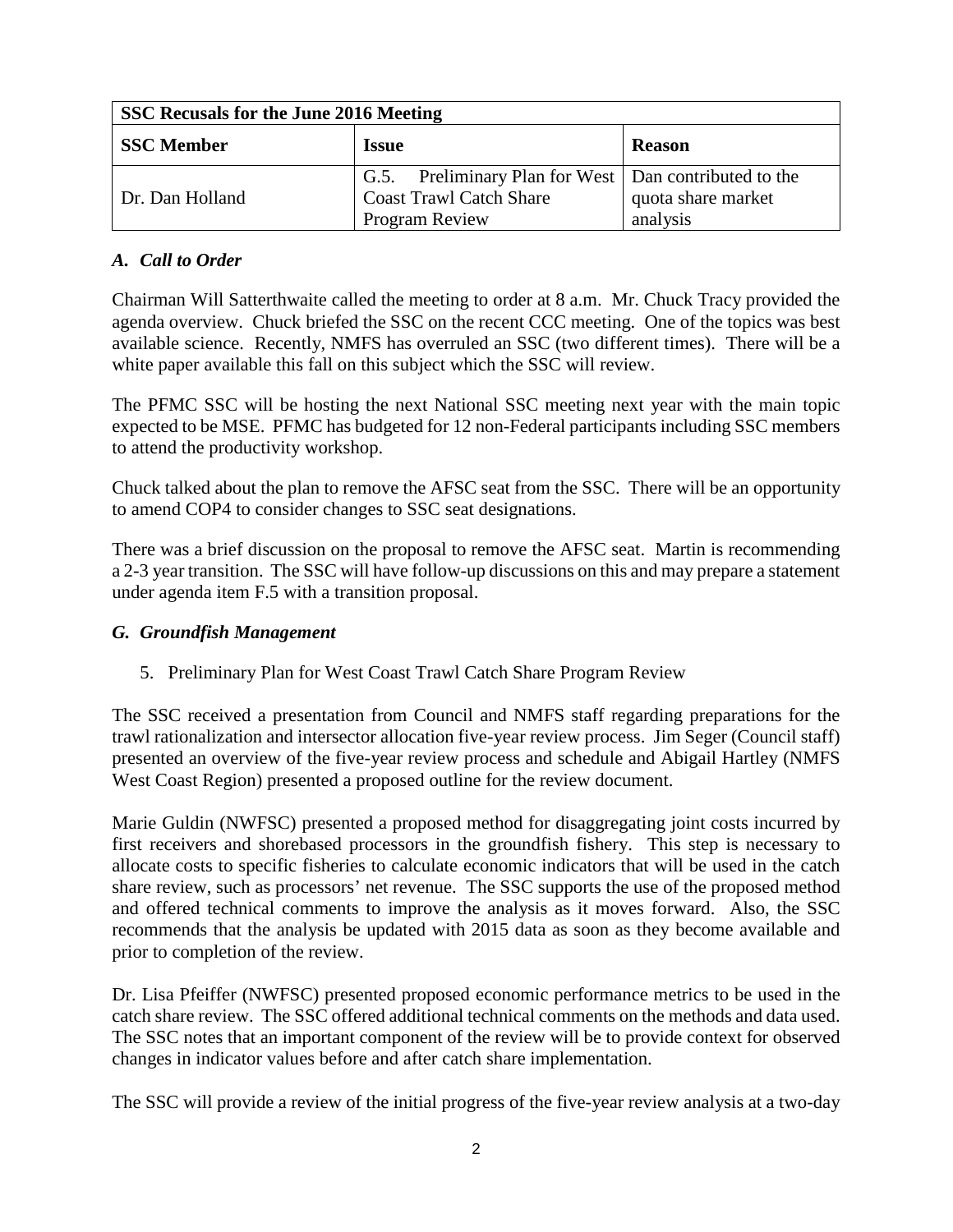meeting of the SSC's Economics and Groundfish subcommittees prior to the November 2016 Council meeting. At that meeting the SSC will work with the project team to identify appropriate metrics and provide additional review of methods and data to be used in the analysis. The SSC recommends that the next iteration of the review documents contain a more focused discussion of explicit links between economic performance indices and specific objectives of the catch share program. The SSC also recommends that the review project team coordinate closely with the chairs of the SSC Economics and Groundfish subcommittees prior to the November 2016 meeting in order to identify the most important topics for discussion and to provide for a focused review.

Mr. Seger proposed that the SSC provide a final review of the five-year review document at the November 2017 Council meeting. The SSC has the expertise to provide a thorough review of the catch share program five-year review. If there is a desire to include additional outside perspectives, a review process could be modeled on the Council's Stock Assessment Review (STAR) panels and could consist of representatives from the SSC's Economics and Groundfish subcommittees as well as independent experts. This panel could conduct a multi-day review of the final five-year review document.

*SSC Notes:*

# *Outline (Abigail Hartley)*

*Abigail Hartley presented a proposed outline for the review document. The primary purpose of the review is to evaluate progress towards the stated goals of the west coast trawl catch share program, as defined by Amendment 20 to the groundfish fishery management plan, the Magnuson-Stevens Act and NMFS LAPP guidance. The proposed outline for the review draws on the NMFS draft guidance for conducting reviews of catch share programs. The proposed outline also attempts to match specific goals with indicators that can be used in the analysis.*

- *Utilization goals may conflict with consolidation goals. This may require some explanation or analysis.*
- *There is some confusion regarding how specific chapters and indicators are mapped to specific stated goals. Expect this will improve as the draft and analysis evolves.*
- *Does the review cover both Amendment 20 and 21? It sounds like the documents will be split, but how the joint scoping process will proceed is unclear.*
- *Consider breaking out social/community impacts as a separate section, not just section under Socio-econ impacts. Indicators need to be further developed and mapped to stated objectives.*
- *Some concern expressed over how the effects of the catch share program will be evaluated. Authors note it is difficult to assign causality, but the context for observed indicator values before and after catch shares must be thoroughly explored and explained to users.*

*Cost Disaggregation (Marie Guldin)*

- *Include 2015 data (or even 2016) if it is available by the time the review is due.*
- *Present results of the regression used to select the disaggregation method by cost category. That is, report the RSS values in the documentation so the magnitude of the differences in model fit can be evaluated.*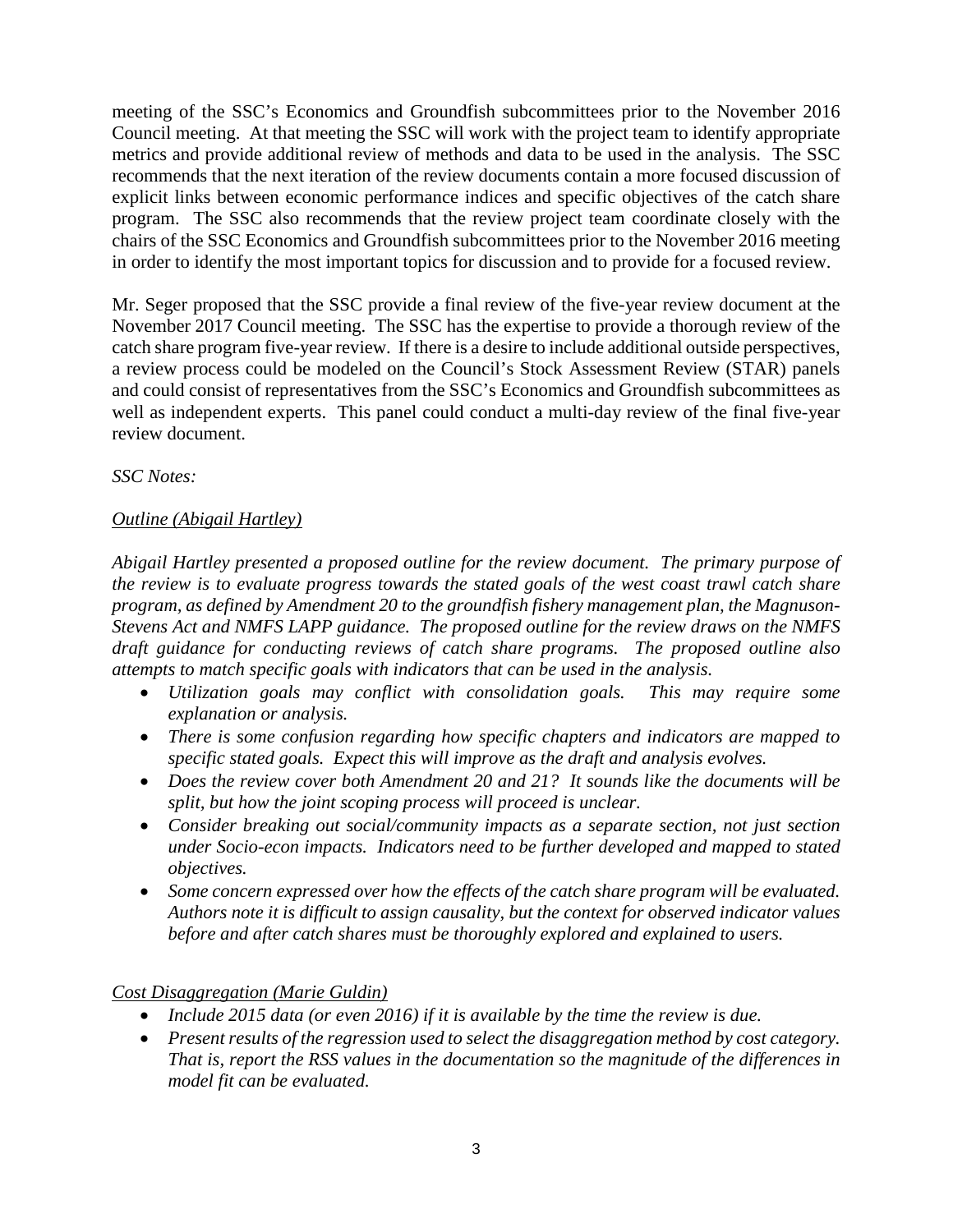- *In cases where the disaggregation method is chosen a priori, what is the criteria for these "informed" choices? It would be useful to compare RSS differences in cases where the informed and empirical method choice agree to RSS differences in cases where it doesn't. This could be the basis for a sensitivity analysis that is "mixed vs. mixed" rather than the current "mixed vs. uniform".*
- *The value added method of cost disaggregation is not based on physical units so the allocated costs will change with relative prices. Therefore, the amount allocated to each fishery will change even if costs don't change. This is a disadvantage of the method. One alternative to mitigate this may be to use some kind of fixed historical average prices to calculated value added, rather than current year prices.*
- *Graphs - make note of average per firm values, include n on graph.*
- *Talk to companies to see how they allocate these costs themselves.*
- *Do some processors take fish from AK? Could some costs be misattributed to WC fisheries?*

# *Economic Performance Metrics (Lisa Pfeiffer)*

- *Fleet is broken into two categories (whiting only, non-whiting only), why not split out the third mixed category?*
- *The analysis currently provides disaggregated results for the catcher vessels that land whiting (grouping together vessels that land whiting only and a mix of whiting and nonwhiting species) and catcher vessels that land exclusively non-whiting species. The SSC recommends that the review include additional analysis separating out the portion of this fleet that lands both whiting and non-whiting species.*
- *These mixed fishery vessels may not be homogeneous – might be interesting to see data on share of whiting/non-whiting revenue per vessel. The distribution of revenue proportions may be informative – more vessels may get a larger/smaller share of revenue after catch share implementation.*
- *Relatedly, it may be useful to exclude catcher vessels associated with motherships or analyze separately.*
- *Graphs show +/- 1 SD. Suggest ½ SD (Sampson), use percentiles not SD (Punt).*
- *Some data is pretty dubious to use for measuring before/after change. For example, TCNR on p. 33 fluctuates.*
- *Qualifiers and context are critical components of the review – can't attribute these things to catch shares in all cases.*
- *An overview of the FishEyE data portal for economic data was also presented.*
- 8. Final Stock Assessment Plan and Terms of Reference (TOR) For Groundfish and Coastal Pelagic Species

Dr. Jim Hastie and Ms. Kristan Blackhart briefed the SSC at the March, April, and June meetings on progress toward implementation of a stock assessment prioritization process for Pacific Coast Groundfish (Agenda Item G.8 Attachment 1). The June discussion focused on the addition of survey trends within the prioritization process, the quantity/quality of data available for priority species, and the recommendation of species for and timing of 2017 STAR Panels.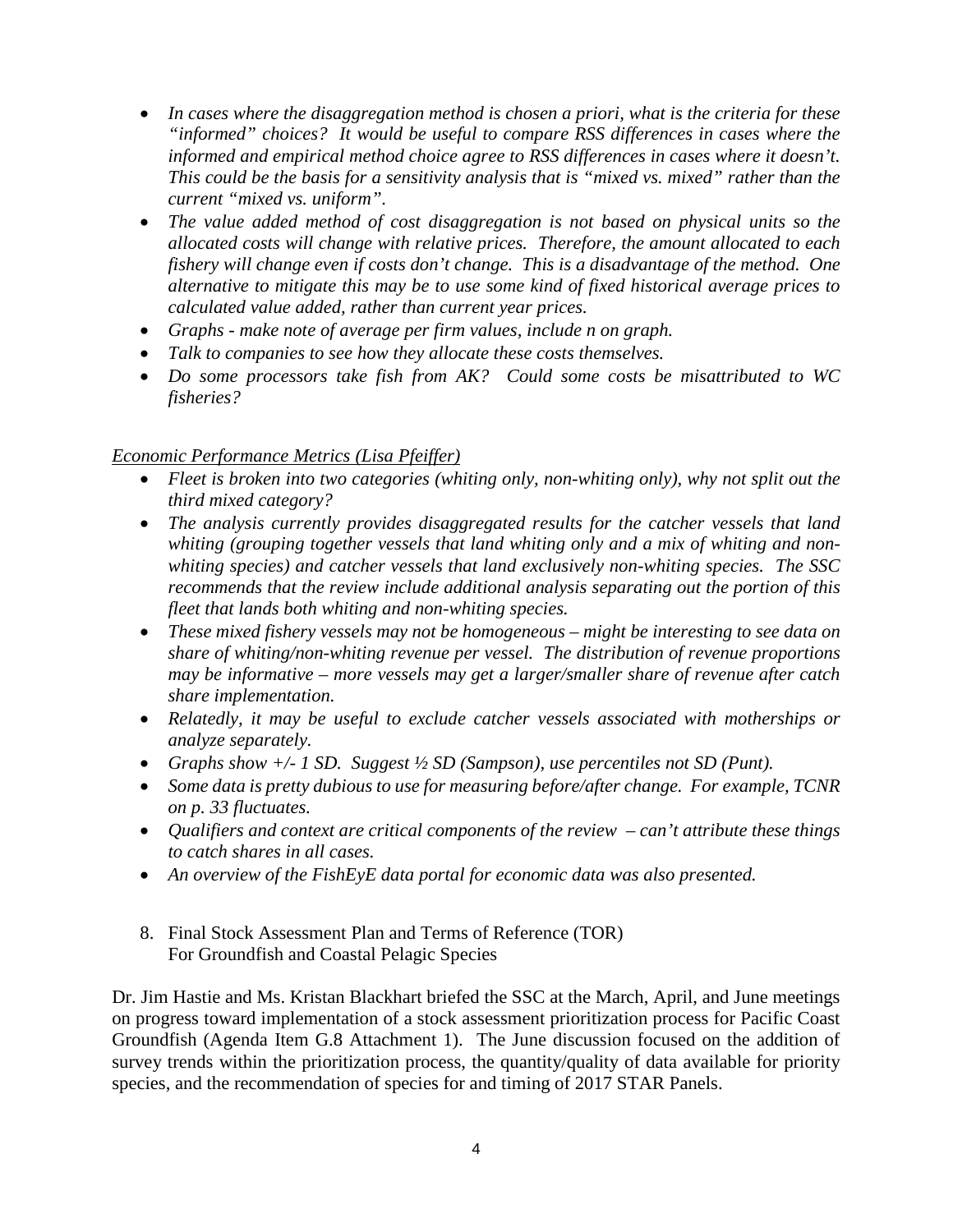# **Final Stock Assessment Prioritization for West Coast Groundfish**

The SSC agreed that blue/deacon rockfish (for OR and CA waters), lingcod, yelloweye rockfish, yellowtail rockfish, California scorpionfish, and Pacific ocean perch are good candidates for full assessments in the 2017 cycle. In discussion with Dr. Hastie, six full assessments were deemed to be feasible given current resources. These assessments could best be organized into three STAR panels as follows:

- blue/deacon rockfish and CA scorpionfish;
- lingcod and yelloweye rockfish; and
- yellowtail rockfish and Pacific ocean perch.

The three STAR panels were suggested to occur the weeks of June 26, July 10 and July 24 to balance considerations of data availability, internal review deadlines, STAR panel distribution deadlines, and the briefing book deadline for the September 2017 Council meeting.

Dr. Hastie indicated that a maximum of three update assessments would be possible with the selection of six full assessments. The SSC agreed that bocaccio and darkblotched rockfish should be update assessments in the 2017 cycle. In addition, the SSC suggested that either arrowtooth flounder or blackgill rockfish could also be an update assessment in 2017. Revisions to catch and an extension of the survey time-series are available for both species and both fit the criteria for update assessments. Although the most recent SSC recommendation for arrowtooth flounder was to conduct a full assessment, this new catch and survey data address two major uncertainties highlighted in the 2007 STAR panel report. There are data issues that remain (e.g., challenges with ageing and ageing methods) for a blackgill rockfish update.

A catch report should be produced for cowcod.

# **Revisions to the Terms of Reference**

The SSC continued discussions on necessary revisions to the groundfish and coastal pelagic species terms of reference (TOR) for stock assessments and methodology reviews (Agenda Item G.8, Attachments 3 and 5) and rebuilding analyses (groundfish only; Agenda Item G.8, Attachment 4). The SSC endorses the changes in these attachments, bringing the following changes to the Council's attention:

- general house keeping language in the stock assessment TOR, including the removal of the appendix for best practice stock assessment guidelines (these guidelines will now be a standalone document, applicable to groundfish, completed by the groundfish subcommittee for review at the November 2016 meeting);
- an explicit framework for proposing new methodologies for SSC review; and
- additional criteria relevant to methodology review proponents.

The SSC made three additional modifications to the stock assessment TOR not reflected in Attachment 3 (inserted text quoted below). They are:

• criteria for selecting STAR panel chairs;

"Groundfish and CPS STAR panels include a chair appointed by the SSC and three other experienced stock assessment analysts knowledgeable of the specific modeling approaches being reviewed." [Section 4.2]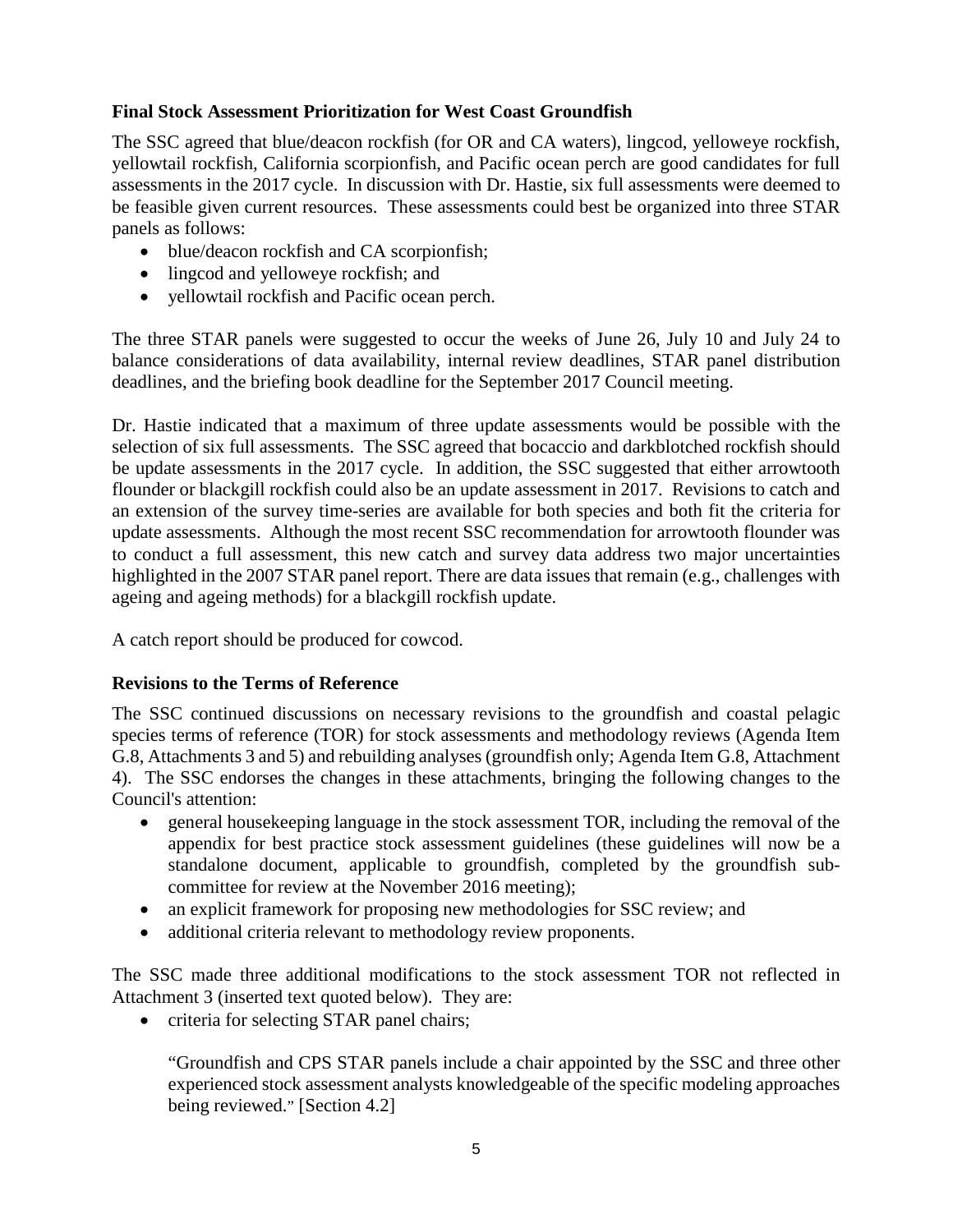• discussion of the benefits of and potential need for data workshops, particularly when new stocks are assessed or new data sources are used;

"STATs should coordinate early in the process with state representatives and other data stewards to ensure timely availability of data. For some assessments it may be beneficial for the STAT to hold a data workshop with state representatives and other data stewards and interested parties to discuss which data will be used and which will be excluded, and how the assessment model will use the data. Data workshops might be needed for assessments of stocks that had not previously been assessed or stocks for which the STAT planned to use a data source not used in a previous assessment. The relevant SSC Subcommittee will recommend whether a data workshop will be needed for a stock assessment." [Section 4.3]

• clarification of the responsibilities for GMT representatives and Council staff during the development of projections for groundfish assessments.

"For reviews of groundfish assessments Council staff is responsible for providing the STAT with the information needed to conduct projections, including the default harvest control rules and the multipliers needed to buffer for scientific uncertainty for the default projections." [Section 4.5]

"For reviews of groundfish assessments the GMT representative is responsible for providing the STAT with catch streams needed to conduct projections." [Section 4.6]

### *SSC Notes:*

### *Stock Assessment Prioritization*

*The SSC discussed that future survey trend analyses that go into the prioritization worksheet could use the same GLMM structure as that used in assessments (noting that there will be a significant increase in analytical time required). Assessment and survey trends would ideally include measures of uncertainty and subsequent regression analyses could include this uncertainty as a time-step weighting factor.* 

*The last cabezon STAR panel report indicated that there should not be another full assessment until there are improvements in the understanding of stock structure, mortality and growth parameters.* 

*The SSC queried Dr. Melissa Monk about the possibility of creating a recreational on-board observer based-index for CA scorpionfish and she mentioned that given available data it would likely be possible*.

*The SSC noted that the last few recommendations for arrowtooth flounder rockfish were to conduct a full assessment but, given current resources and new catch and survey data, it could be done as (and fits the criteria for) an update assessment, as revised catch and an extension of survey timeseries data could address two major uncertainties highlighted in the STAR Panel report..*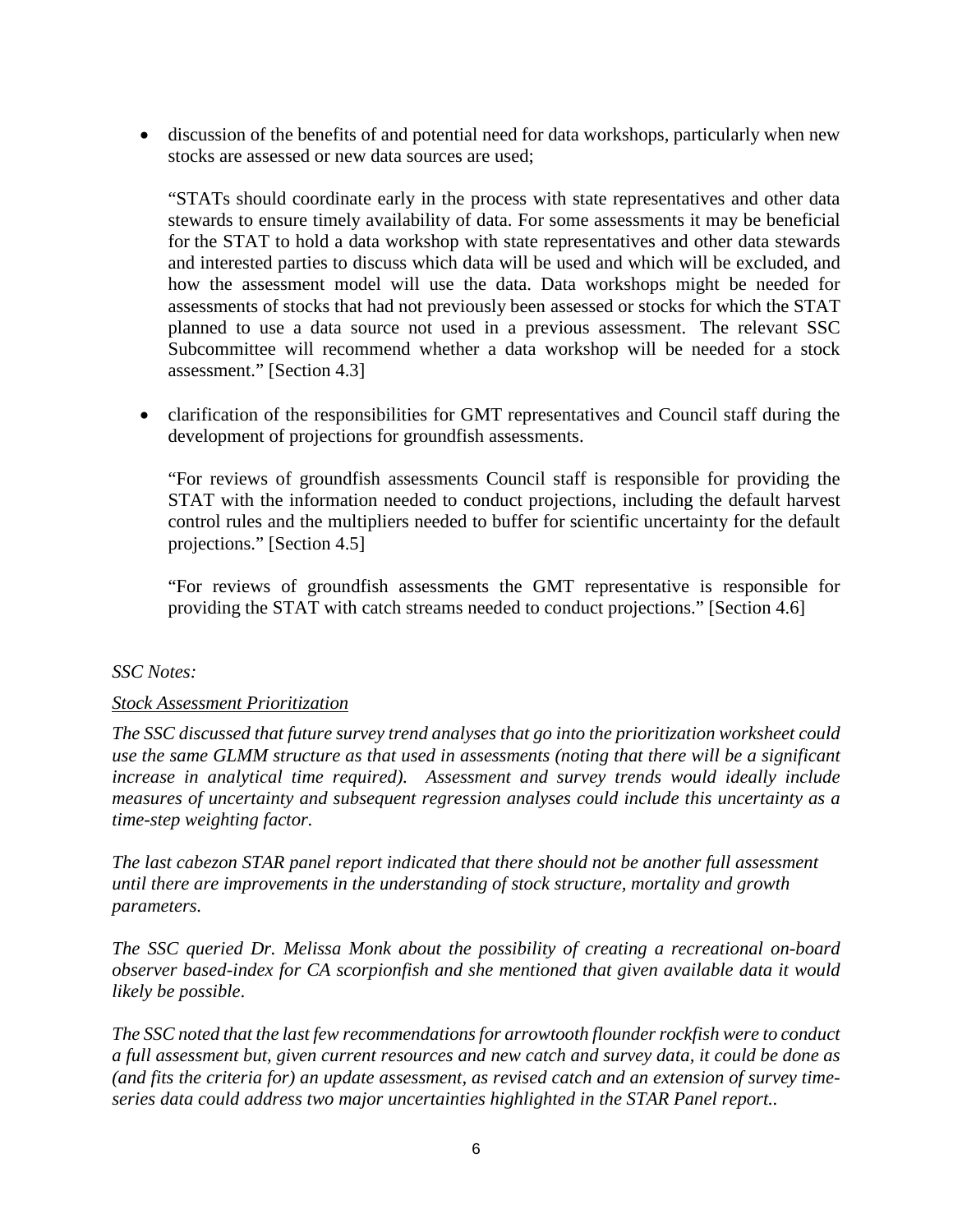*It is noted that the previous yelloweye rockfish assessment was a single model with three areas rather than three area-specific models.*

9. Changes to Trawl Catch Share Program Gear Regulation Management Lines – Final Action

The Scientific and Statistical Committee (SSC) was briefed by Mr. Jim Seger on the information provided under Agenda Item G.9. A third alternative (G3) for fishing in multiple IFQ management areas on the same trip was added to the prior range of alternatives. The new alternative would allow fishing in multiple IFQ management areas on the same trip without sorting retained fish. Under alternative G3 three options are proposed to account for catch from different management areas. Option 1 would assign the catch to the more restrictive or conservative harvest limits. Option 2 would prorate catch based on some measure of the percentage of effort or total catch on each side of the management line. Option 3 would assign catch based on the port of landing.

The SSC discussed the NMFS report on this alternative. The SSC does not anticipate that any of the proposed alternatives that allow fishing in multiple areas would create substantial problems for stock assessments in the foreseeable future. In particular, none of the three options proposed under alternative G3 is expected to create a substantial problem for data used in stock assessments or have substantial adverse biological impacts on the stocks themselves. However, the number of trips in multiple areas should be monitored. If in the future there is an unexpected increase in the number of trips fishing in multiple areas, it may be necessary to reassess whether this could undermine catch data quality.

Options 2 and 3 for assigning catch from multiple areas can in some cases create incentives for fishermen to fish in one area and land catch in another where availability of quota pounds for that species may be less constraining or the quota pounds less valuable. An example would be catching sablefish north of 36° N latitude and landing it south of 36° N latitude. Although the SSC is not concerned that this would undermine data quality for assessments or have adverse biological impacts, it does have the potential to undermine the integrity of the IFQ management system which is based on individual accountability for catch of specific species in specific areas. Shifting of catch across management areas can be monitored (if logbooks and VMS are available) and the incentive to shift catch would be substantially lower under option 2 with catch assigned pro-rata based on effort in each area.

# *SSC Notes:*

*The SSC noted that there was an earlier version of the NMFS report uploaded to the briefing book which was withdrawn and replaced with a modified document. The new report was not labeled as revised or supplemental, and this created confusion. If a report or attachment is included in the briefing materials and then withdrawn or revised the new document should be labeled as a revised supplement and an email notification should be issued.*

*The SSC heard public comments from members of the Groundfish Advisory Subpanel that suggested a more restrictive measure that would allow multiple area trips only across the 40°10' N latitude management line and only with trawl gear. However, this option has not been formally proposed and the SSC comments only address concerns with the currently proposed alternative that would allow fishing across all the IFQ management areas and gears on the same trip without*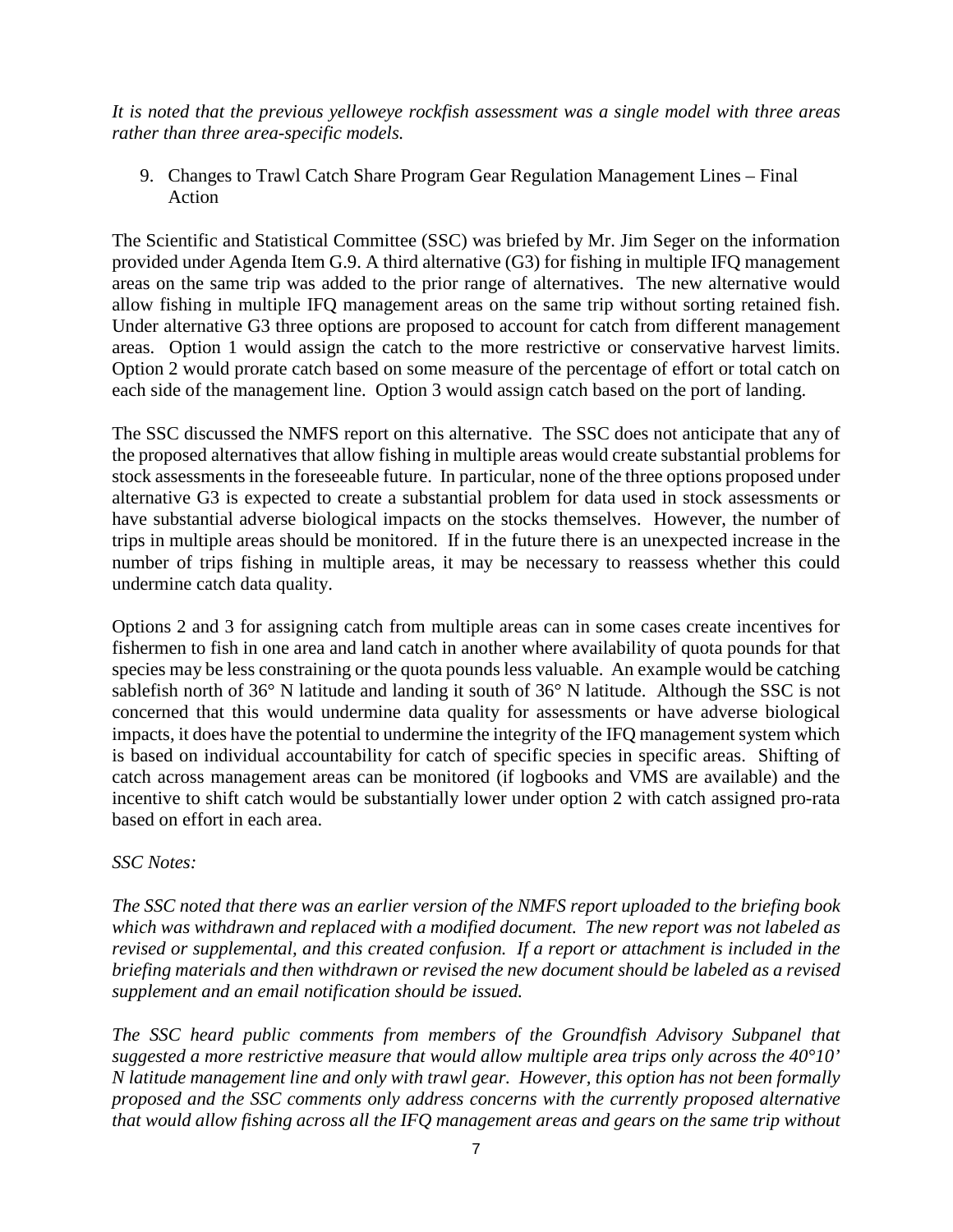*sorting and reporting of catch by management area.*

*The SSC notes that prior to implementation of the IFQ program, catch from multiple areas was assigned based on port of landing. Assigning IFQ catch from multiple areas based on port of landing, a proposed option under alternative G3, is therefore not expected to reduce data quality for assessments relative to prior practice.* 

*A question was raised regarding the availability of logbooks by IFQ fishermen using fixed gears, which could be used determine if catch in one area was landed in another area. While it is understood there is a Federal requirement to submit logbooks regardless of the gear used in the IFQ fishery, the SSC also understands not all logbooks by IFQ fishermen who opt to switch gears are being submitted to the states and PacFIN. If fixed gear vessels fishing in the IFQ do not submit logbooks some alternative might be needed to determine if catch from one area was being landed in another.* 

4. Final Action to Adopt Management Measures for 2017-2018 Fisheries

The SSC reviewed the proposed changes to Chapter 4 of the Groundfish FMP (highlighted in Agenda Item G.4, Attachment 6). Mr. John DeVore was present to answer questions regarding the proposed changes. No major issues were identified with those changes. A number of minor changes were suggested by the SSC, including the following:

- The default approach to project future recruitments in rebuilding analyses is to draw them off of the stock-recruitment curve (as opposed to using recent average recruitments, as currently stated in the FMP).
- Although options for 25% and 50% buffers remain in the FMP, since implementation of Amendment 23, only the P\* approach has been used.

The SSC provided Council Staff with other clarifying edits to Chapter 4.

# *SSC Notes:*

*A version incorporating these edits will be provided to the SSC via email.*

# *Coastal Pelagic Species Management*

Report of the Coastal Pelagic Species Assessment Workshop

Dr André Punt presented the report of the CPS assessment workshop held at the SWFSC on May 2-5, 2016 (Informational Report 1, June 2016). The main objective of the workshop was to evaluate assessment approaches for coastal pelagic species (CPS) in other parts of the world for potential application to the central subpopulation of northern anchovy (CSNA) and other CPS stocks. Assessments and management procedures from the U.S. Atlantic, Europe, South Africa, South America, and Australia were considered. Many of the assessment methods used in other parts of the world are similar to those used for West Coast CPS. The workshop made a number of longer term recommendations that will be helpful for improving the assessment of CPS. The SSC endorses these long-term recommendations.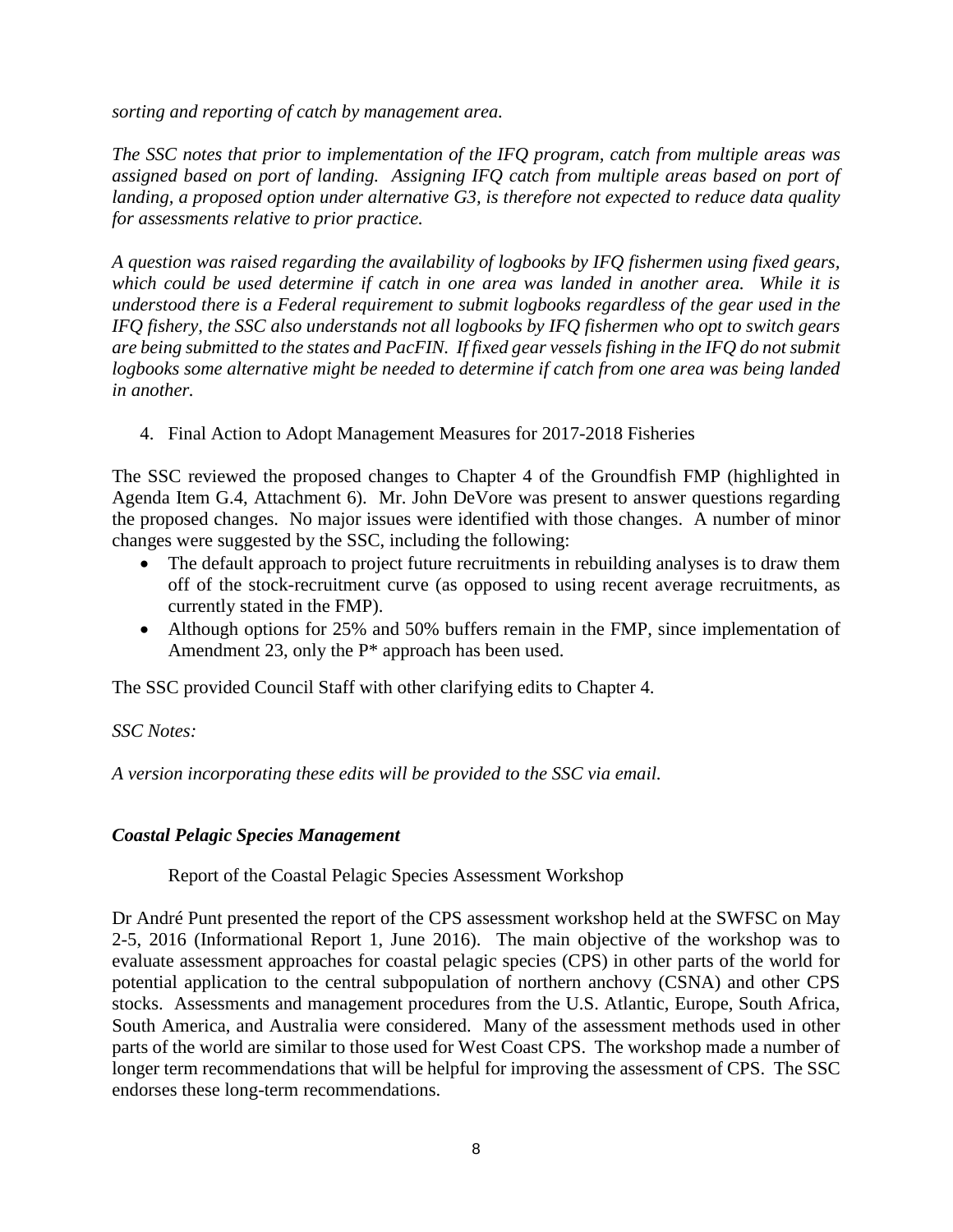Improvements to CPS assessments are likely to depend primarily on improving assessment surveys for CPS, which include the acoustic trawl survey as well as ichthyoplankton surveys that form the basis for the Daily Egg Production Method (DEPM). Recommended improvements to the DEPM surveys include improved collection of biological data from adults, increased inshore sampling, and use of geostatistical methods to estimate abundance. Recommended improvements to the acoustic trawl survey include quantification of the proportion of the stock that is not surveyed, including the proportion of the stock nearshore of survey transects, the proportion of the stock too close to the surface to be effectively surveyed using acoustic technology, and the proportion of the stock outside the geographic boundaries of the survey.

The immediate issue dealt with by the workshop was the best way to move forward with an evaluation of abundance trends of CSNA. CSNA is a monitored stock in the CPS FMP. The management approach for monitored stocks is not to conduct periodic assessments, but rather to obtain an initial estimate of MSY, considered as a constant quantity that represents the average catch that can be taken from the stock, and to set the ABC far below the MSY level, which takes into account the unchanging nature of the estimate and its associated uncertainty. The CPSMT evaluates information on monitored stocks such as annual catches and survey trends if available to determine if there are concerns regarding stock status. Periodic stock assessments, or periodic adjustments to target harvest levels are not done for monitored stocks.

The report describes two options for evaluating abundance trends for CSNA. The SSC agrees with the workshop report that the best long-term option for assessment of CSNA would be to develop an integrated stock assessment model, which would use abundance indices based on historical DEPM estimates, ichthyoplankton indices, recent acoustic trawl surveys, and other information. However, the SSC cautions that the development of an integrated assessment may not be as straightforward as implied by the workshop report. CPS have highly variable population dynamics and biological characteristics that present difficulties for assessment. Assessment models may need to be developed specifically for northern anchovy rather than relying on standard assessment software such as Stock Synthesis. This assessment would need to be reviewed by a STAR Panel, and there may also need to be a methodology review if data from the acoustic trawl survey are used in the assessment. Overall the SSC viewed this option as a worthwhile long-term objective for CSNA, but something that may not be available for several years.

The second option for evaluating trends is the so-called "DEPM-light" approach, which would use the long-term CALCOFI time series of egg and larvae to develop a relative abundance trend. The SSC supports the workshop recommendations to refine this abundance index, such as comparing unadjusted estimates with estimates corrected for various biases in the estimation of egg and larval density, followed by back calculation to age zero, and the use of geostatistical approaches to construct the index. A further step in the analysis would be to confirm that the historical DEPM estimates were calculated using approved methods, and then to calibrate the egg and larvae density estimates to provide an absolute biomass time series. These estimates would have additional uncertainty due to variance in the calibration factor, and thus would be subject to additional caveats compared to relative abundance estimates. In addition the absolute biomass time series would have a negative bias because the ichthyoplankton survey does not cover the full range of CSNA.

The advantages to the "DEPM-light" approach are that it is a simple and intuitive approach that should be possible to complete by November 2016. The SSC anticipates that both relative and absolute results from the "DEPM-light" approach would be used by CPSMT as additional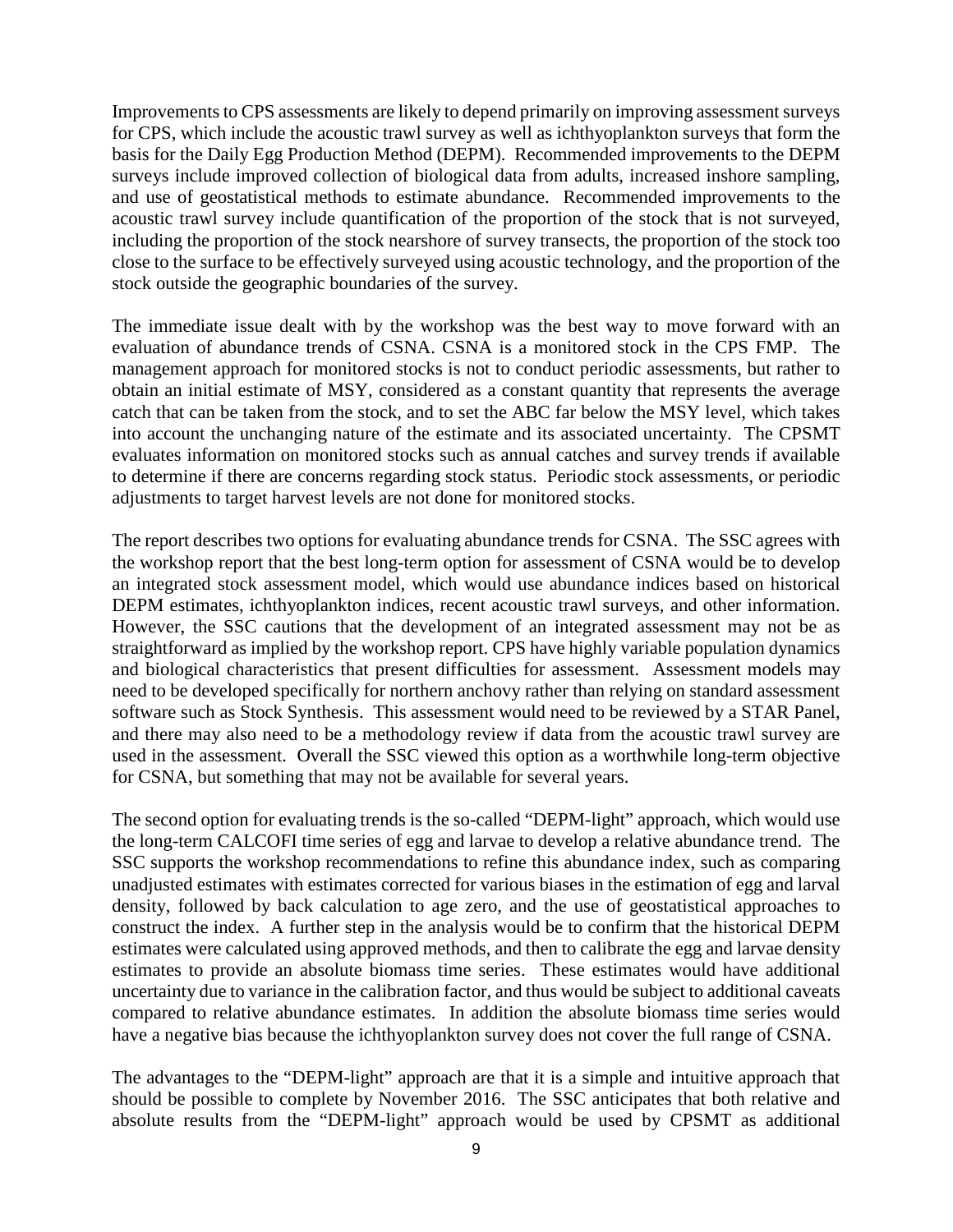information to evaluate the monitored status of CSNA. If the decision is to move forward with a "DEPM-light" analysis, the SSC recommends that the methodology and results be reviewed at a meeting of the CPS SSC subcommittee at a one-day meeting prior to the November Council meeting.

| <b>Salmon</b>         | <b>Groundfish</b>              | <b>Coastal</b><br>Pelagic<br><b>Species</b> | <b>Highly</b><br><b>Migratory</b><br><b>Species</b> | <b>Economics</b>     | Ecosystem-<br><b>Based</b><br><b>Management</b> |
|-----------------------|--------------------------------|---------------------------------------------|-----------------------------------------------------|----------------------|-------------------------------------------------|
| <b>Galen Johnson</b>  | <b>David</b><br><b>Sampson</b> | <b>André Punt</b>                           | <b>Kevin Piner</b>                                  | <b>Cameron Speir</b> | <b>Martin Dorn</b>                              |
| John Budrick          | Aaron Berger                   | Aaron Berger                                | Aaron Berger                                        | Michael Harte        | Evelyn Brown                                    |
| Alan Byrne            | Evelyn Brown                   | Evelyn Brown                                | John Field                                          | Dan Holland          | John Field                                      |
| Owen Hamel            | John Budrick                   | John Budrick                                | Michael Harte                                       | André Punt           | Michael Harte                                   |
| Michael Harte         | <b>Martin Dorn</b>             | Alan Byrne                                  | Dan Holland                                         | David Sampson        | Dan Holland                                     |
| Pete Lawson           | John Field                     | John Field                                  | André Punt                                          |                      | Galen Johnson                                   |
| Will<br>Satterthwaite | Owen Hamel                     | Owen Hamel                                  | David<br>Sampson                                    |                      | Pete Lawson                                     |
| Cameron Speir         | André Punt                     | Will<br>Satterthwaite                       |                                                     |                      | Kevin Piner                                     |
|                       | Tien-Shui Tsou                 | Tien-Shui Tsou                              |                                                     |                      | André Punt                                      |
|                       |                                |                                             |                                                     |                      | Will<br>Satterthwaite                           |
|                       |                                |                                             |                                                     |                      | Tien-Shui Tsou                                  |

# SSC Subcommittee Assignments, June 2016

**Bold** denotes Subcommittee Chairperson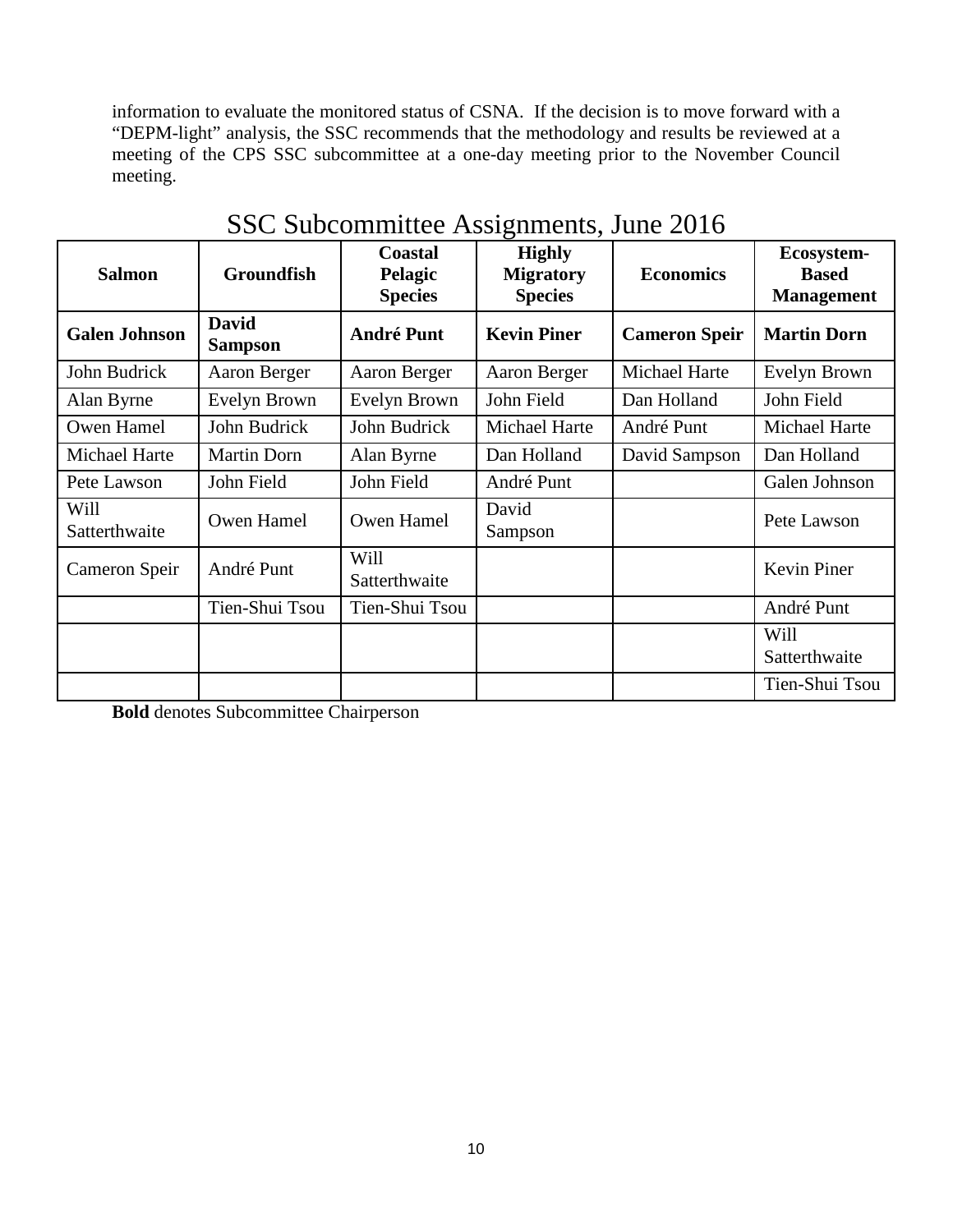# **DRAFT Tentative Council and SSC Meeting Dates for 2016**

| <b>Council Meeting Dates</b>                                                                                            | <b>Location</b>                                                                                             | <b>Likely SSC Mtg Dates</b>                                                                                                   | <b>Major Topics</b>                                                                                                                                                                                                                                          |
|-------------------------------------------------------------------------------------------------------------------------|-------------------------------------------------------------------------------------------------------------|-------------------------------------------------------------------------------------------------------------------------------|--------------------------------------------------------------------------------------------------------------------------------------------------------------------------------------------------------------------------------------------------------------|
| <b>March 8-14, 2016</b><br>Advisory Bodies may begin Tue, March 8<br>Council Session begins Wed, March 9                | DoubleTree by Hilton Hotel Sacramento<br>2001 Point West Way<br>Sacramento, CA 95815<br>Phone: 916-929-8855 | Two-day SSC Session<br>Tue, March 8 - Wed,<br>March 9<br>One-day CPS Subcm<br>Session<br>Thu, March 10                        | Chinook FRAM base period co-<br>manager update<br>Identify salmon management<br>objectives<br>Salmon review/Pre I<br>CA current & IEA report<br>FEP indicators and climate shift<br>initiatives update<br>Groundfish gear changes                            |
| April 8-14, 2016<br><b>Advisory Bodies may begin Fri, Apr 8</b><br><b>Council Session begins Sat, Apr 9</b>             | <b>Hilton Vancouver Washington</b><br>301 W. Sixth Street<br>Vancouver, WA 98660 USA<br>Phone: 360-993-4500 | One-day SSC Session<br>Sat, April 9                                                                                           | Pacific sardine assessment and<br>management measures<br>Groundfish initial stock<br>assessment plan and Terms of<br>Reference<br>Salmon methodology topic<br>selection                                                                                      |
| June 22-28, 2016<br><b>Advisory Bodies may begin Wed, June</b><br>22<br><b>Council Session begins Thu, June 23</b>      | <b>Hotel Murano</b><br>1320 Broadway Plaza<br>Tacoma, WA 98402<br>Phone: 253-627-3167                       | Two-day SSC Session<br>Wed, June 22 - Thu, June<br>23                                                                         | <b>HMS</b> biennial management<br>measures, SDC, and ref. pts.<br>Groundfish final stock assessment<br>plan and Terms of Reference<br>Sablefish ecosystem indicators<br>5-year IFQ program review                                                            |
| September 14-20, 2016<br><b>Advisory Bodies may begin Wed, Sept</b><br>14<br><b>Council Session begins Thu, Sept 15</b> | The Riverside Hotel<br>2900 Chinden Blvd<br>Boise, ID 83714<br>Phone: 208-343-1871                          | Two-day Ecosystem Subcm<br>Session<br>Mon, Sept 12 - Tue, Sept.<br>13<br>Two-day SSC Session<br>Wed, Sept 14 - Thu Sept<br>15 | Anchovy assessment workshop<br>report<br>CPS MSST report<br>Anchovy active management alts.<br>Salmon methodology topic<br>priorities<br>SRWC control rule<br>recommendations<br>Groundfish EFH-RCA amendment<br><b>PPA</b><br>FEP indicators initiative FPA |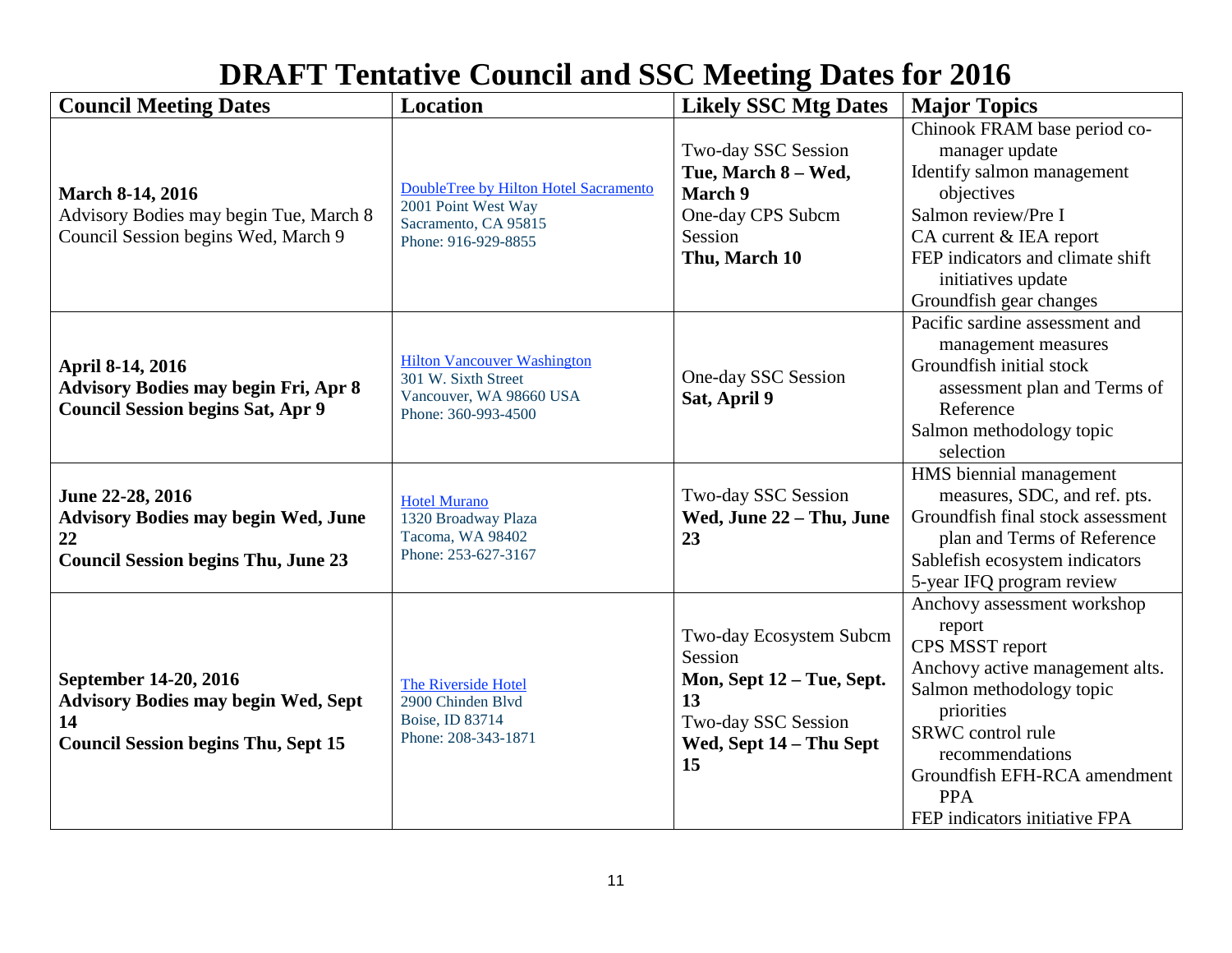|                                                                                           |                                    |                                 | CPS methodology topic selection |
|-------------------------------------------------------------------------------------------|------------------------------------|---------------------------------|---------------------------------|
|                                                                                           |                                    | One day Groundfish and          | Anchovy stock assessment        |
| November 15-21, 2016                                                                      | <b>Hyatt Regency Orange County</b> | <b>Economics Subcms Session</b> | <b>CPS SAFE</b>                 |
|                                                                                           | 11999 Harbor Blvd.                 | Mon, Nov 14                     | Groundfish stock assessment     |
| <b>Advisory Bodies may begin Tue, Nov 15</b><br><b>Council Session begins Wed, Nov 16</b> | Garden Grove, CA 92840             | Two-day SSC Session             | methodology topic priorities    |
|                                                                                           | Phone: 714-750-1234                | Tue, Nov $15 - Wed$ , Nov       | 5-year IFQ program review       |
|                                                                                           |                                    | 16                              | Sablefish ecosystem indicators  |
|                                                                                           |                                    |                                 | Salmon methodology review       |

**SSC meeting dates and durations are tentative and are subject to change in response to Council meeting dates, agendas, workload, etc.**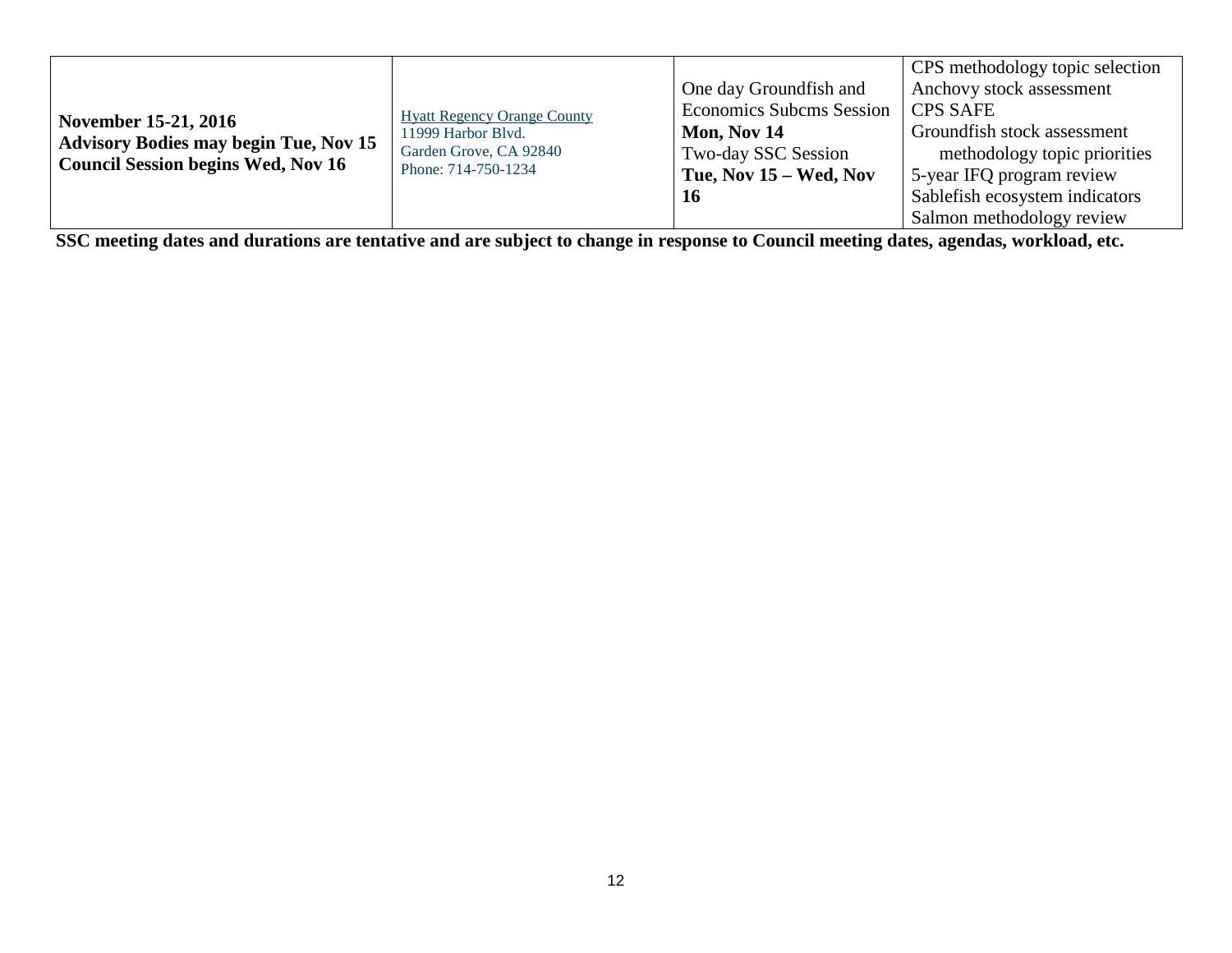|                         | Proposed Workshops and SSC Subcommittee Meetings for 2016<br>Tentative – Depended on funding, dates subject to change<br><sup>1</sup> The Prep. Work Underway, Scheduled to Occur; <sup>1</sup> Status of Supporting Analyses Uncertain, Remains a Priority;<br><b>Example 5 Funding or Prep. Not Avail, likely to be canceled or postponed</b><br><b>ZZZ</b> Setbacks exist, Questionable; |             |                                    |                                    |                              |                                        |               |  |  |  |  |  |  |  |  |
|-------------------------|---------------------------------------------------------------------------------------------------------------------------------------------------------------------------------------------------------------------------------------------------------------------------------------------------------------------------------------------------------------------------------------------|-------------|------------------------------------|------------------------------------|------------------------------|----------------------------------------|---------------|--|--|--|--|--|--|--|--|
|                         | Sponsor/<br><b>Additional</b><br><b>Council</b><br><b>Potential Dates</b><br><b>Tentative</b><br>AB Reps.<br><b>Workshop/Meeting</b><br><b>SSC Reps.</b><br><b>Staff</b><br><b>Reviewers</b><br><b>Location</b>                                                                                                                                                                             |             |                                    |                                    |                              |                                        |               |  |  |  |  |  |  |  |  |
| $\mathbf{1}$            | <b>CPS</b> Assessment Workshop                                                                                                                                                                                                                                                                                                                                                              | May $2-5$   | SWFSC/<br>La Jolla, CA             | 2-3 CPS<br>Subcommittee<br>members | Outside experts              | <b>CPSMT</b><br><b>CPSAS</b>           | Griffin       |  |  |  |  |  |  |  |  |
| $\overline{2}$          | <b>Anchovy Assessment</b><br>Review                                                                                                                                                                                                                                                                                                                                                         | Oct. 11     | <b>CPS</b> Subcommittee            | None                               | <b>CPSMT</b><br><b>CPSAS</b> | Griffin                                |               |  |  |  |  |  |  |  |  |
| $\overline{\mathbf{3}}$ | Salmon Methodology<br>Review                                                                                                                                                                                                                                                                                                                                                                | Oct. 25-27? | Council/<br>Portland, OR           | Salmon<br>Subcommittee             | None                         | <b>STT</b><br><b>SAS</b><br><b>MEW</b> | <b>Burner</b> |  |  |  |  |  |  |  |  |
| $\overline{\mathbf{4}}$ | Groundfish Historical Catch<br><b>Reconstruction Workshop</b>                                                                                                                                                                                                                                                                                                                               | Nov. 1-3    | Council/<br>Portland, OR           | <b>TBD</b>                         | <b>TBD</b>                   | <b>GMT</b><br><b>GAP</b>               | DeVore        |  |  |  |  |  |  |  |  |
| 5                       | <b>Evaluation of Stock</b><br>Productivity Methodological<br>Approaches/ $B_{MSY}$ Workshop                                                                                                                                                                                                                                                                                                 | Dec. 6-8    | Council &<br>NWFSC/<br>Seattle, WA | <b>TBD</b>                         | <b>TBD</b>                   | None                                   | <b>DeVore</b> |  |  |  |  |  |  |  |  |
| 6                       | PICES/ICES Meeting on<br><b>Small Pelagics</b>                                                                                                                                                                                                                                                                                                                                              | Nov. 1-13   | PICES/ICES/<br>San Diego           | <b>TBD</b>                         | <b>TBD</b>                   | <b>TBD</b>                             | <b>TBD</b>    |  |  |  |  |  |  |  |  |
| $\overline{7}$          | <b>Recreational CPUE</b><br><b>Standardization Workshop</b>                                                                                                                                                                                                                                                                                                                                 | <b>TBD</b>  | PFMC/<br><b>TBD</b>                | <b>GF</b> Subcommittee             | <b>TBD</b>                   | <b>GMT</b><br><b>GAP</b>               | DeVore        |  |  |  |  |  |  |  |  |
| 8                       | Methods for Data<br>Reweighting Workshop                                                                                                                                                                                                                                                                                                                                                    | <b>TBD</b>  | NWFSC/<br>Council                  | GF & CPS<br>Subcommittees          | <b>TBD</b>                   | <b>GMT</b><br><b>GAP</b>               | DeVore        |  |  |  |  |  |  |  |  |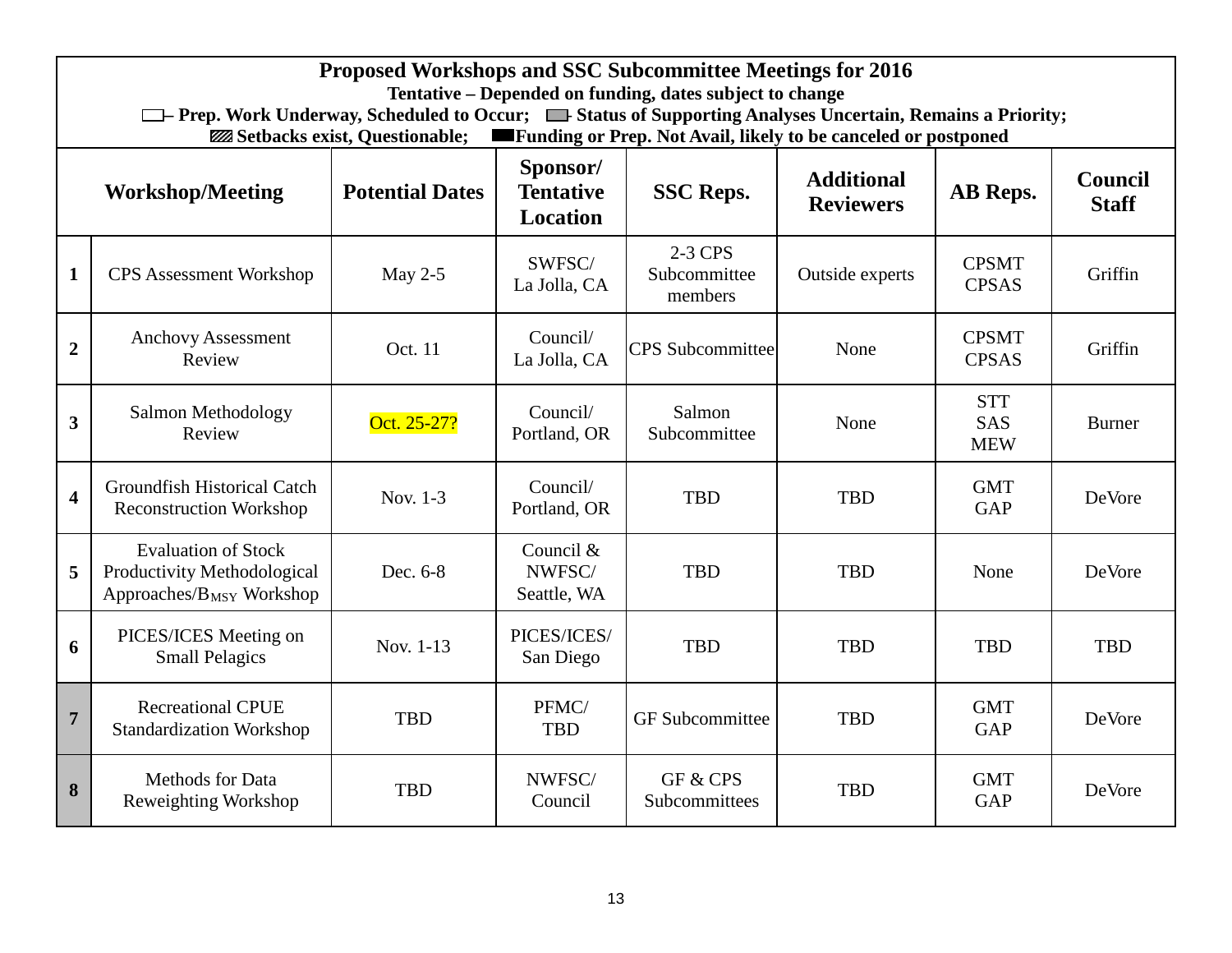|                                                                                                             | □ Prep. Work Underway, Scheduled to Occur; ■ Status of Supporting Analyses Uncertain, Remains a Priority; | <b>Proposed Workshops and SSC Subcommittee Meetings for 2016</b><br><b>EXAMELECTE:</b> Funding or Prep. Not Avail, likely to be canceled or postponed |                                                 | Tentative – Depended on funding, dates subject to change |                                       |          |                                |  |  |  |  |  |  |
|-------------------------------------------------------------------------------------------------------------|-----------------------------------------------------------------------------------------------------------|-------------------------------------------------------------------------------------------------------------------------------------------------------|-------------------------------------------------|----------------------------------------------------------|---------------------------------------|----------|--------------------------------|--|--|--|--|--|--|
|                                                                                                             | <b>Workshop/Meeting</b>                                                                                   | <b>Potential Dates</b>                                                                                                                                | Sponsor/<br><b>Tentative</b><br><b>Location</b> | <b>SSC Reps.</b>                                         | <b>Additional</b><br><b>Reviewers</b> | AB Reps. | <b>Council</b><br><b>Staff</b> |  |  |  |  |  |  |
| <b>Transboundary Groundfish</b><br><b>GMT</b><br>റ<br>DeVore<br>$2$ TBD?<br>Council<br>GAP<br><b>Stocks</b> |                                                                                                           |                                                                                                                                                       |                                                 |                                                          |                                       |          |                                |  |  |  |  |  |  |

PFMC 08/18/16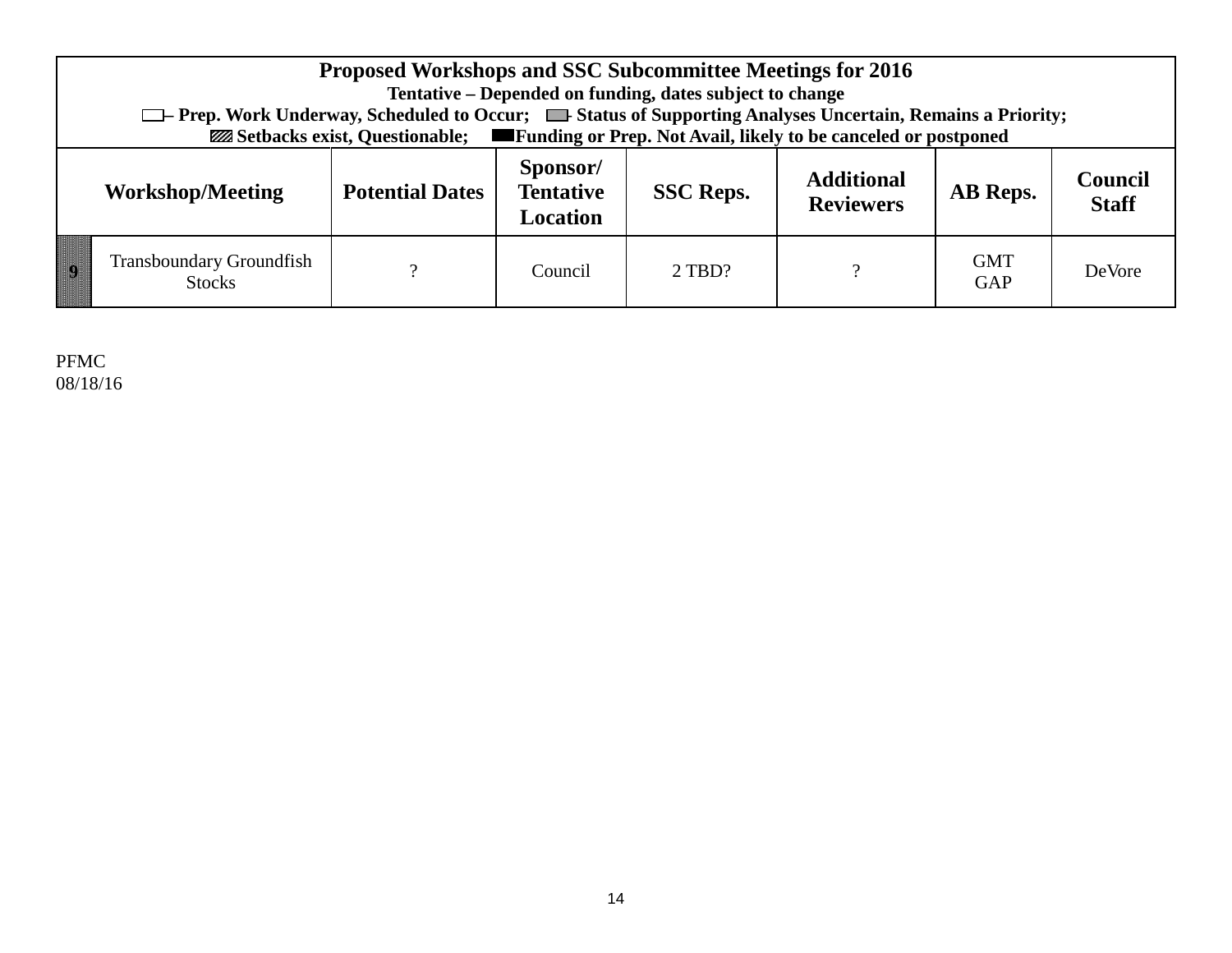# **DRAFT SUMMARY MINUTES Scientific and Statistical Committee**

Pacific Fishery Management Council Online Webinar Telephone: 503-820-2280 August 2, 2016

### **Members in Attendance**

- Dr. Aaron Berger, National Marine Fisheries Service Northwest Fisheries Science Center, Newport, OR
- Dr. Evelyn Brown, Lummi Nation, Bellingham, WA
- Mr. John Budrick, California Department of Fish and Wildlife, Belmont, CA
- Dr. Martin Dorn, National Marine Fisheries Service Alaska Fisheries Science Center, Seattle, WA
- Dr. Owen Hamel, National Marine Fisheries Service Northwest Fisheries Science Center, Seattle, WA
- Dr. Michael Harte, Oregon State University, Corvallis, OR
- Dr. Dan Holland, National Marine Fisheries Service Northwest Fisheries Science Center, Seattle, WA
- Dr. Kevin Piner, National Marine Fisheries Service Southwest Fisheries Science Center, La Jolla, CA
- Dr. André Punt, University of Washington, Seattle, WA
- Dr. David Sampson, Oregon Department of Fish and Wildlife, Newport, OR
- Dr. William Satterthwaite, SSC Chair, National Marine Fisheries Service Southwest Fisheries Science Center, Santa Cruz, CA
- Dr. Cameron Speir, National Marine Fisheries Service Southwest Fisheries Science Center, Santa Cruz, CA

### **Members Absent**

Mr. Alan Byrne, Idaho Department of Fish and Game, Boise, ID

- Dr. John Field, National Marine Fisheries Service Southwest Fisheries Science Center, Santa Cruz,  $CA$
- Dr. Galen Johnson, Northwest Indian Fisheries Commission, Olympia, WA
- Dr. Peter Lawson, National Marine Fisheries Service Northwest Fisheries Science Center, Newport, OR
- Dr. Tien-Shui Tsou, Washington Department of Fish and Wildlife, Olympia, WA

#### **Others in Attendance**

Mr. John DeVore, Pacific Fishery Management Council. Portland, OR

Dr. Carmel Finley, Oregon State University, Corvallis, OR

Ms. Gretchen Hanshew, National Marine Fisheries Service West Coast Region, Seattle, WA

Ms. Morgan Ivens-Duran, California Department of Fish and Wildlife, Sacramento, CA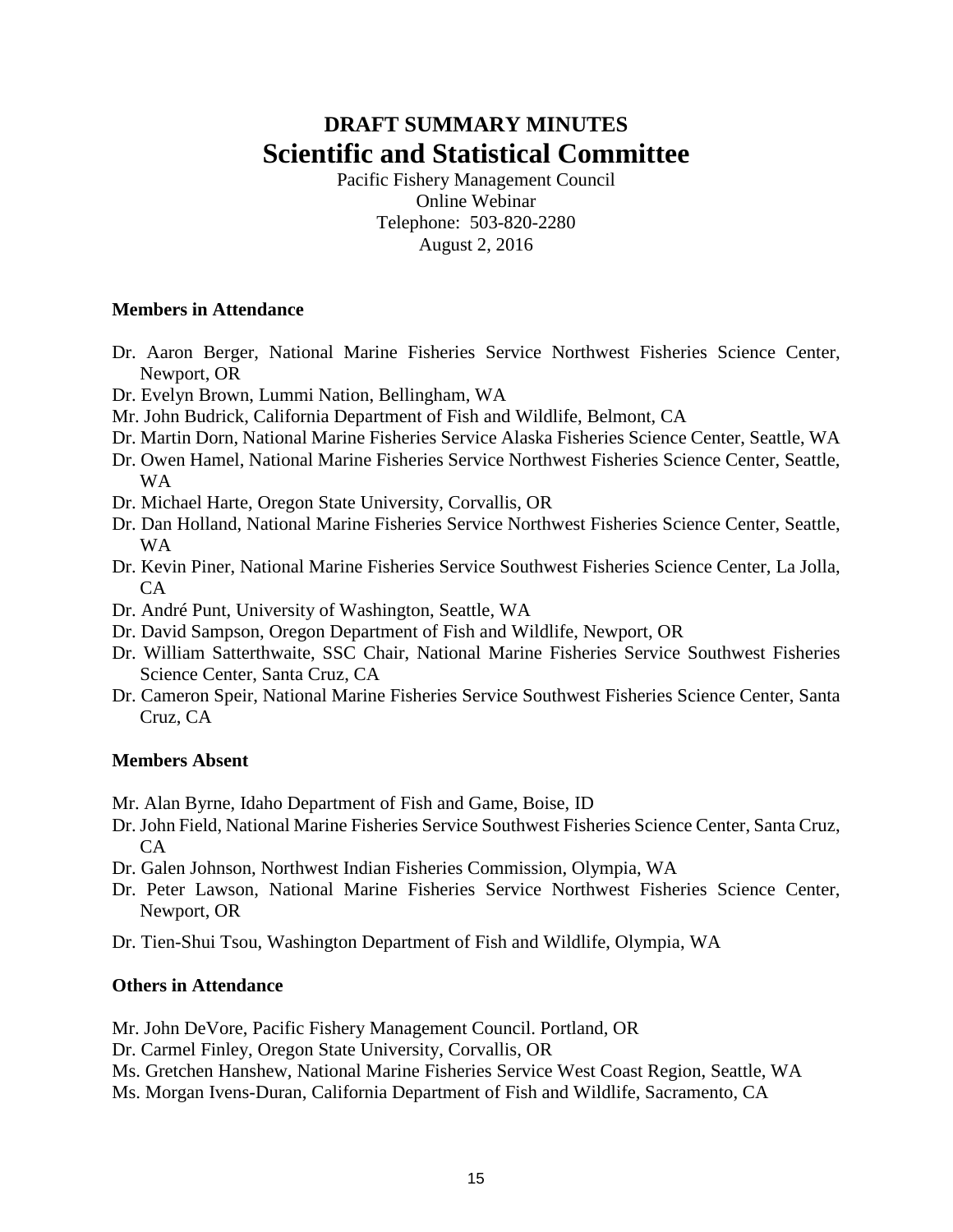Ms. Sandra Krause, Pacific Fishery Management Council, Portland, OR Ms. Lynn Mattes, Oregon Department of Fish and Wildlife, Newport, OR Ms. Maggie Sommer, Oregon Department of Fish and Wildlife, Newport, OR

# *A. Call to Order*

Dr. Will Satterthwaite called the webinar to order at 2 p.m. He walked the participants through the agenda. Dr. Owen Hamel was recused from the decision to endorse the updated POP rebuilding analysis because he performed the analysis.

# *B. Review the New Catch-Only Update of the 2011 Pacific Ocean Perch Rebuilding Analysis*

Dr. David Sampson asked if accepting the catch stream that affects the new proposed Pacific ocean perch (POP) OFLs would require an FMP amendment and Mr. DeVore said no. The charge is for the SSC to endorse the methods used to develop these OFLs and to endorse the OFLs themselves. The process is set up such that the new SSC-endorsed OFLs will be in the proposed rule for 2017 and 2018 harvest specifications as well as the new SAFE document.

Dr. Hamel provided an overview of the updated POP rebuilding analysis (see the appendix A to these minutes).

Dr. Martin Dorn asked why the 2016 ACL does not change across all these scenarios and Dr. Hamel explained this is the ACL in regulation and that is the assumed magnitude of removals this year.

Dr. Dorn asked for the basis of the 2017 and 2018 ACL of 281 mt. Mr. DeVore said the basis for the 281 mt ACL was that it is a level of harvest calculated to relieve the at-sea sectors of their POP bycatch problems under the formal sector allocations. The SSC discussed issues related to setting the ACL in 2017 and 2018 in excess of the catch stream associated with the adopted rebuilding SPR. Even if the entire ACL is caught in 2017 and 2018, which is unlikely given past fishery performance, the projected rebuilding times do not change by more than a year, indicating that there is little adverse impact on stock rebuilding. Nevertheless, if catches consistently exceed those associated with the rebuilding SPR, the stock will be unlikely to rebuild by the target year.

The group refocused their discussion on the task at hand, i.e., consideration of endorsing the new OFLs based on Dr. Hamel's updated rebuilding analysis projections. The group agreed the projections were done correctly and the new OFLs (i.e., 964 mt and 984 mt in 2017 and 2018, respectively) were endorsed.

However, there was concern that this was an ad hoc approach to deal with an immediate problem in how the ACL is allocated to sectors, and that a more stable, frameworked process should be considered in the future, i.e., when SSC discussion of the upcoming spex process starts in June 2017. Mr. DeVore agreed and said it would be meaningful to discuss process improvements. He also noted that longer term solutions such as making POP a set-aside species for the at-sea sectors are being contemplated in a separate Council decision-making process. The group understood, but emphasized the approach used here is a suboptimal, short-term solution and such short-term solutions should not be regularly contemplated for overfished species.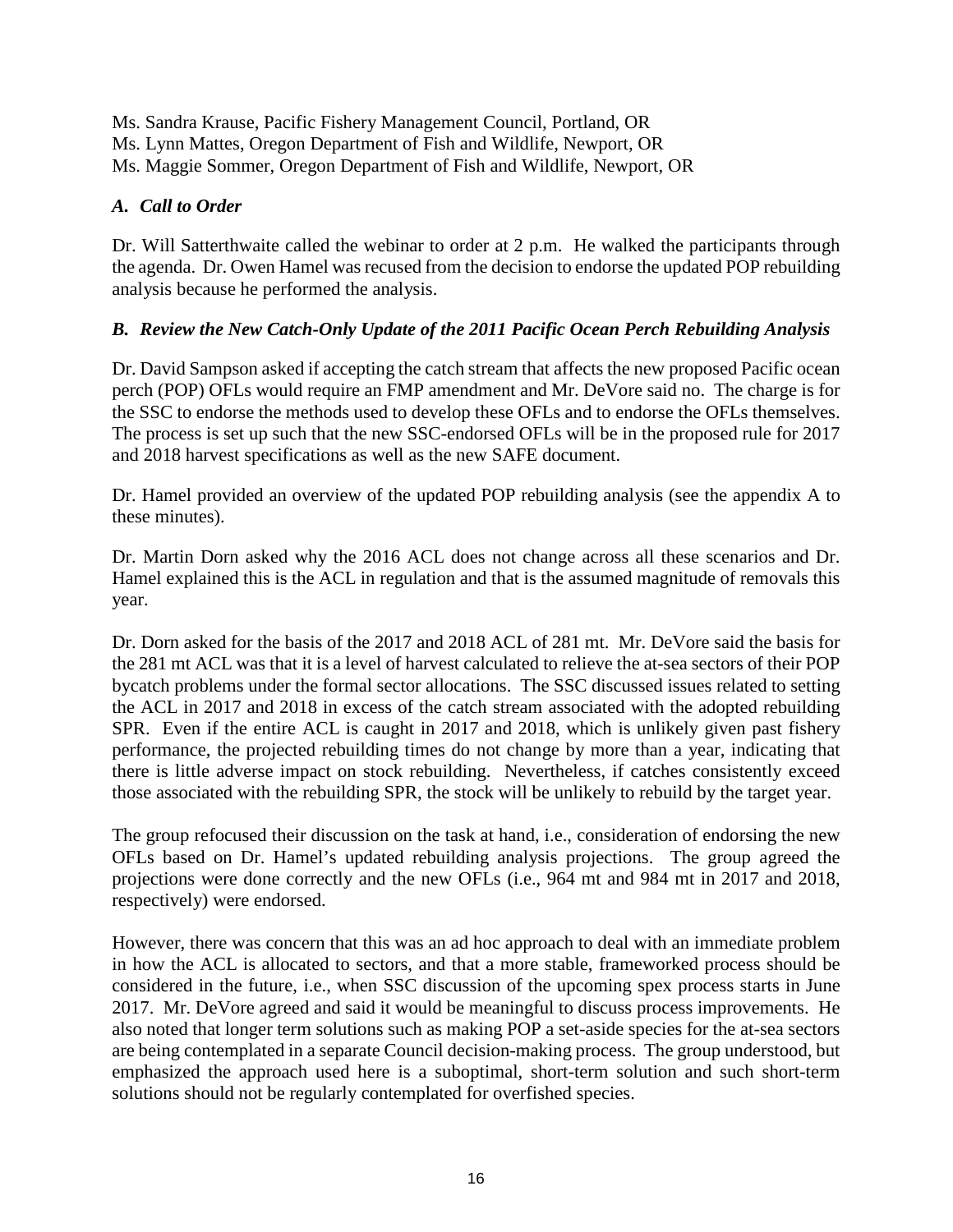Dr. André Punt recalled there was some analysis informing rebuilding revision rules where there were simulations showing outcomes when overfished species' impacts are less than specified ACLs. He suggested expanding that analysis might help determine "best" practices for catch-only updates. Mr. DeVore said the issue is broader than revising rebuilding plans and that best practices for catch-only updates of assessments as well as rebuilding analyses should be evaluated. The worst case scenario is that all older assessments and rebuilding analyses could be updated every two years and the capacity does not exist to do that. It was recommended these best practices be developed before the start of the next spex cycle at the end of next year. The Groundfish Subcommittee could be tasked with initiating a suitable analysis to explore options.

Dr. Dan Holland said this issue points to a need for some type of adaptive management we currently don't have. Perhaps a mechanism where sectors are permitted to carry over some portion of their unused allocation to the following year could be explored. This may require a management strategy evaluation (MSE). Dr. Punt observed that is essentially what the Council's action this year did, since past years' unused yield is being utilized (for POP) in the next two years. Dr. Holland said the concept he was proposing would be some simulations done in advance to inform a new mechanism where some unused yield is allowed to be carried over to subsequent years automatically. The group agreed it would be useful to explore this idea using an MSE. Mr. DeVore thought there would be interest by the Council to revisit rebuilding revision rules after Ms. Chantel Wetzel finishes her MSE and defends her PhD thesis.

# *C. Discuss Plans for Two Upcoming Workshops*

1. Progress to Date in Planning the Productivity/ $B_{MSY}$  Workshop

Dr. Martin Dorn explained the progress to date in planning the upcoming Productivity/ $B_{MSY}$ Workshop. The proposed dates are December 6-8, 2016, and he has tentatively reserved the Traynor Room at the Alaska Fisheries Science Center in Seattle, WA for the workshop. Dr. Dorn distributed a list of proposed talks and presenters for the workshop (Appendix B). In addition to several NMFS scientists involved in Pacific Coast assessments, Dr. Marc Mangel (UC Santa Cruz) and Dr. Mark Maunder (IATTC) both agreed to attend the workshop and present papers on the subject. Other potential productivity experts that live near Seattle that could be invited are Dr. William Clark, Dr. Alec MacCall, and IPHC scientists (i.e., Drs. Ian Stewart and Allan Hicks).

Dr. Sampson asked whether participants could attend the workshop via webinar. The group discouraged this for speakers or those who wished to ask questions, but did say that it might be reasonable to set up a one-way, listen-only webinar connection.

Dr. Punt said he is still keen on publishing papers presented at the workshop in a special issue of the journal *Fisheries Research*. Dr. Dorn wasn't sure there would be an adequate number of papers for a publication and Dr. Punt thought a special publication could be done with 12 papers. Dr. Dorn said he would keep that in mind and advise whether an adequate number of papers will likely be presented. Dr. Dorn also said he will contact scientists from other NOAA science centers around the country to gauge their interest. Dr. Rick Methot and Dr. Jon Brodziak were also proposed as workshop participants. Mr. DeVore asked for a list of invited participants by September. He will then send out a formal invitation to Federal and non-Federal participants. The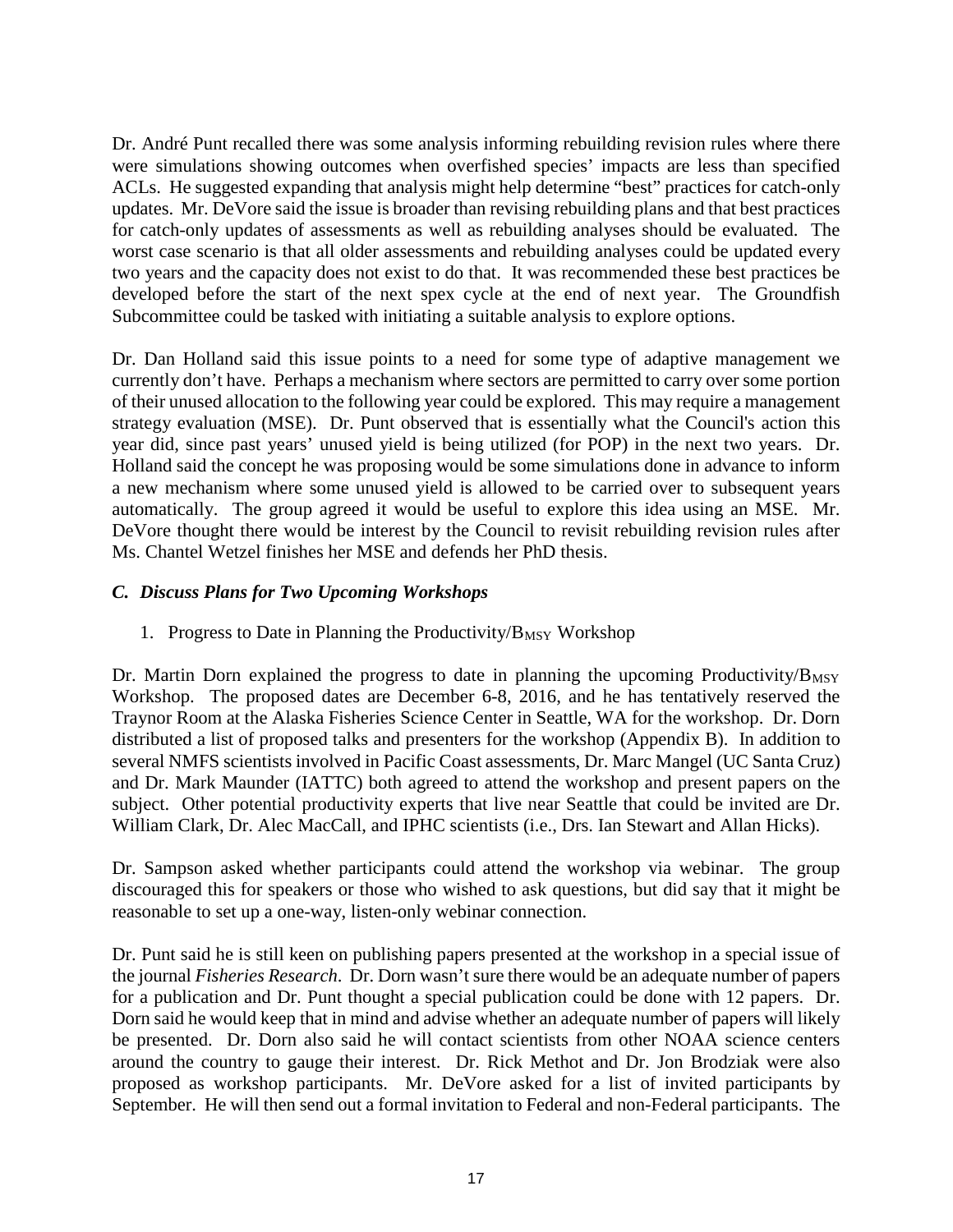Council has the budget to pay travel expenses for up to 12 non-Federal participants.

Dr. Sampson noted some new methodologies for modelling productivity may be proposed at the workshop. He noted that these methodologies will have to be evaluated and endorsed by the SSC before they can be used in stock assessments. Mr. DeVore reminded the group that methodology review topics for assessment and impact analyses will be decided at the September and November Council meetings. Dr. Sampson asked whether new methodologies that are not proposed in September, can still be considered for addition later, and Mr. DeVore said the timing for deciding new methodologies for review is governed by a Council Operating Procedure and, with good rationale, that timing can be altered. Dr. Sampson asked if interested parties are aware of the September and November process to identify methodology review topics and Mr. DeVore said he notified the Science Centers, stock assessment scientists, and the Groundfish Management Team of that process via a recent email. Dr. Hamel said we should set up the process to allow methodologies emerging from the productivity workshop to be eligible for methodology reviews next year. This led to the suggestion of a "placeholder" item during the preliminary topic selection in September. Analysts presenting new assessment methods at the productivity workshop should be clear whether these methods are sufficiently developed for review in time for 2017 assessments, or whether the proposed methodology is still a work in progress.

# 2. Progress to Date in Planning the Historical Catch Reconstruction Workshop

Dr. Sampson explained the progress to date in planning the upcoming Historical Catch Reconstruction Workshop. He has communicated with all three states that would be involved. He has also talked with Dr. Jason Cope, who is helping WDFW conduct their historical catch reconstructions, and he indicated they would be ready in time for the workshop. Mr. Patrick Mirick, who will be a key analyst of Oregon catch data, is preparing a recreational data reconstruction and documentation of assumptions or data borrowing rules for reconstructing older historical catch data. One idea is to conduct a reconstruction of historical catches for a recentlyassessed stock during the workshop and compare the historical time series of catches in the assessment with the newly reconstructed catches. Mr. DeVore asked if the key workshop product will be "best" practices guide for conducting catch reconstruction and Dr. Sampson said he thought at best the workshop "product" will be a work in progress. Another major objective of the workshop is to characterize the uncertainty in historical catch estimates.

The Historical Catch Reconstruction workshop is tentatively scheduled for November 1-3, 2016, in Portland, OR. Key participants for the workshop are the state data stewards, the Groundfish Subcommittee of the SSC, Dr. Jason Cope, and scientists from the Southwest Fisheries Science Center such as Mr. Don Pearson who has helped develop CalCOMM and the CA historical catch reconstruction. Mr. DeVore said one topic for resolution at this workshop is to reconcile any differences in the CA commercial catch data between PacFIN and CalCOMM, and the group agreed.

Mr. DeVore said he would start working on his end to reserve a venue in Portland for the workshop. He asked if the workshop would be scheduled for three full days and Dr. Sampson said he thought we should start after lunch on day one to allow travel that morning. Mr. DeVore asked how many participants should be anticipated and the thought was it would be about the same size as last year's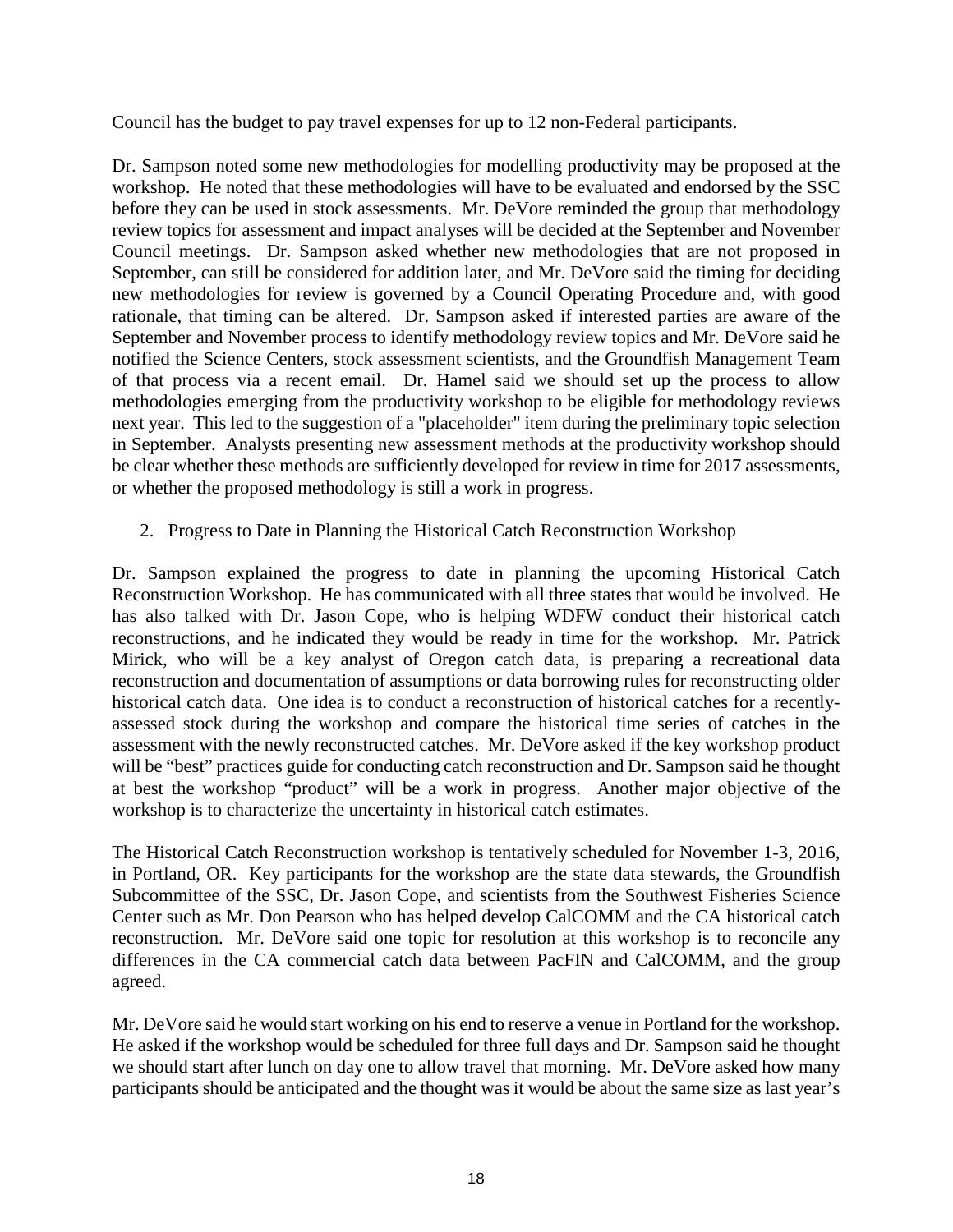nearshore assessment and data workshop. Dr. Sampson and Mr. DeVore said they would start coordinating with the states to line out all the key participants that should be invited.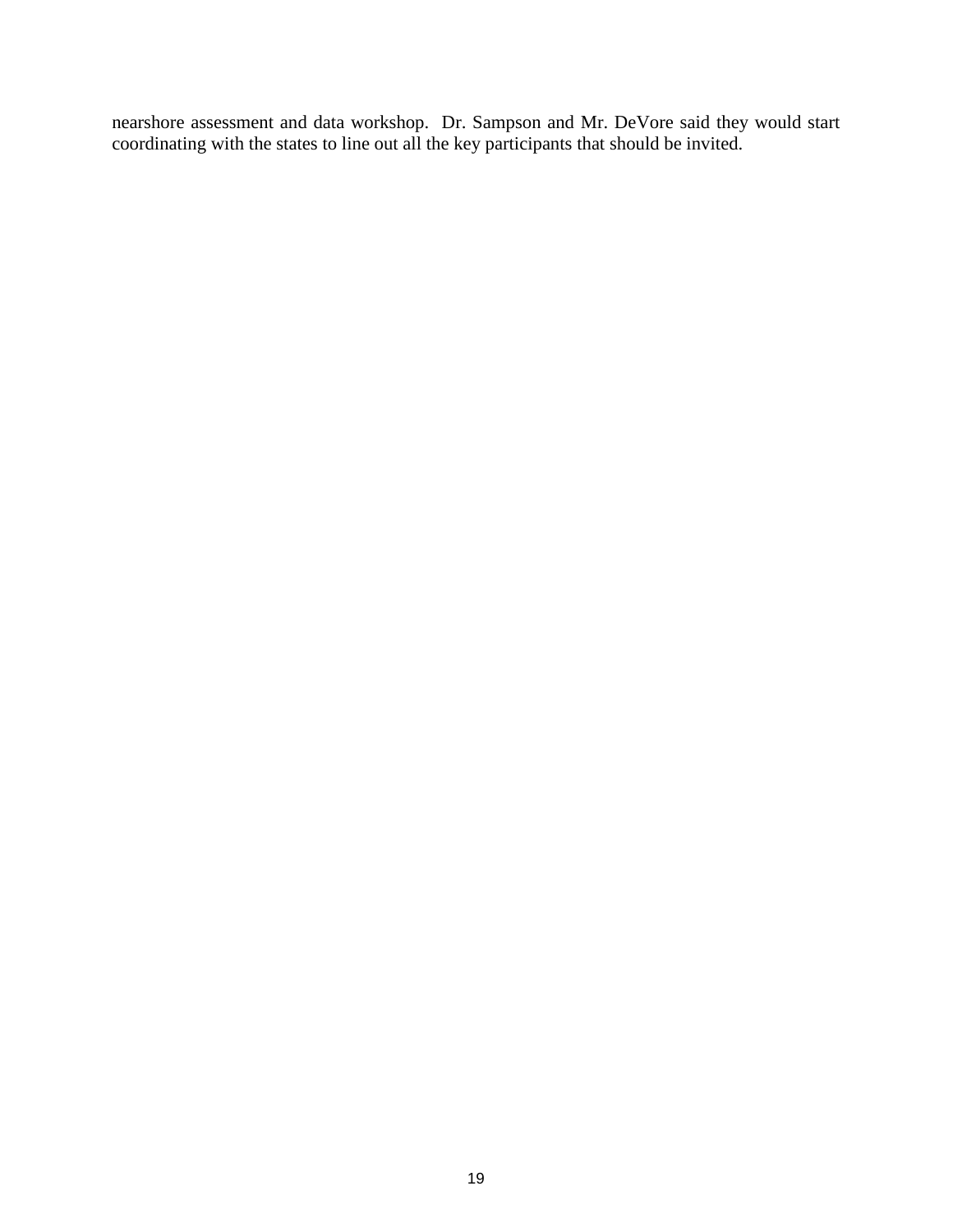# **Appendix A: West Coast Pacific ocean perch projections from the rebuilding analysis with estimated catch in 2011-2014 or 2015, and ACL in 2016.**

*Owen Hamel, NWFSC, July 11, 2016*

This document contains results from rebuilding analyses based upon the 2011 West Coast POP stock assessment with alternative historical and projected catch streams under alternative rebuilding SPRs. Each of the three rebuilding tables include results from early rebuilding runs under the currently adopted rebuilding SPR (0.864), including the 2011 rebuilding analysis.

The alternative catch streams are shown in Table 1, including those assumed in the runs presented at the November, 2015 Council meeting (Agenda Item I.4, Attachment 7: [http://www.pcouncil.org/wp-](http://www.pcouncil.org/wp-content/uploads/2015/10/I4_Att7_POPrebuild2015_Nov2015BB.pdf)

[content/uploads/2015/10/I4\\_Att7\\_POPrebuild2015\\_Nov2015BB.pdf\)](http://www.pcouncil.org/wp-content/uploads/2015/10/I4_Att7_POPrebuild2015_Nov2015BB.pdf), also included here in Table 2. Updated catch estimates for 2014 and 2015 were obtained in June, 2016, from the NOAA report Estimated Discard and Catch of Groundfish Species in the 2014 US West Coast Fisheries for 2014 catches, and for 2015 catches, from the IFQ website [\(https://www.webapps.nwfsc.noaa.gov/ifq/\)](https://www.webapps.nwfsc.noaa.gov/ifq/) with auxiliary information for hake fisheries from Council staff and with tribal and pink shrimp fishery and research catch assumed equal to twice that in 2014, given no current information (since these sectors represent only a small portion of the overall catch, this choice makes no essentially no difference in the results of the analysis). 2016 catch is assumed equal to the ACL. The results from a smaller set of key runs with the updated catch stream are shown in Table 3.

Due to allocations issues that cannot be addressed in time for the next management cycle, the Council set ACLs of 281 mt in 2017 and 2018, with a plan to return to SPR-based ACL determination in 2019. Runs reflecting this choice are shown in Table 4. The OFLs for 2017 and 2018 are 964 and 984 mt under this scenario. With management based upon SPR = 0.864 in years following 2018, POP is predicted to rebuild with 50% probability in 2051, the same year as under the 2011 rebuilding plan.

|      |            | <b>Estimated or</b> | <b>Estimated or</b>  | <b>Estimated or</b> |
|------|------------|---------------------|----------------------|---------------------|
| Year | <b>ACL</b> | Assumed Catch       | <b>Assumed Catch</b> | Assumed Catch       |
|      |            | <b>Fall 2015</b>    | June 2016            | 281 mt ACLs         |
| 2011 | 180        | 62                  | 62                   | 62                  |
| 2012 | 183        | 56                  | 56                   | 56                  |
| 2013 | 150        | 58                  | 58                   | 58                  |
| 2014 | 153        | 71                  | 56                   | 56                  |
| 2015 | 158        | 158                 | 80                   | 80                  |
| 2016 | 164        | 164                 | 164                  | 164                 |
| 2017 | $\ast$     | *                   | $\ast$               | 281                 |
| 2018 | *          | *                   | *                    | 281                 |

Table 1. Catch values used in the updated rebuilding analyses for 2011 – 2016 or 2017, the latter when 2017 and 2018 ACLs are set to 281 mt.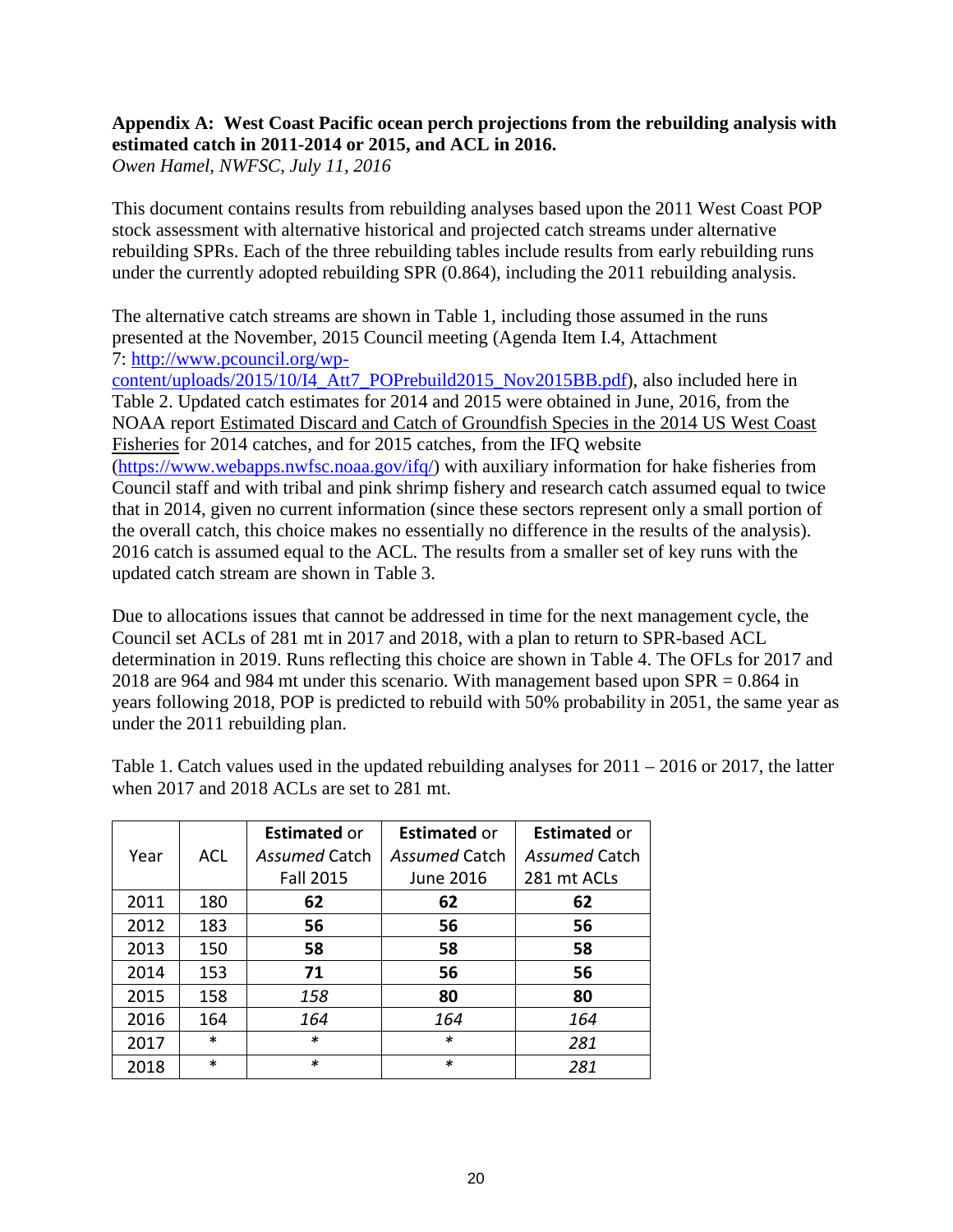Table 2. Updated rebuilding runs with the Fall 2015 catch stream for 2011-2016. When RUN is a year, it represents the lowest SPR that will result in a 50% probability of rebuilding by that year. 2011 rebuilding analysis ACL and OFL projections with SPR=0.864 are included for comparison. These results are from runs completed by October 7, 2015.

| Case              |            |      |     | $\overline{2}$ |            | 3                             |     | 4 from<br>2011 RA             |            | $\overline{\mathbf{4}}$       |     | 5                                                         |            | 6     |            |       |      | 8     |            | 9     |            | 10        |            | 11         | 12          |
|-------------------|------------|------|-----|----------------|------------|-------------------------------|-----|-------------------------------|------------|-------------------------------|-----|-----------------------------------------------------------|------------|-------|------------|-------|------|-------|------------|-------|------------|-----------|------------|------------|-------------|
| <b>RUN</b>        | $F=0$      |      |     | 2045           |            | <b>SPR</b> for<br><b>ACTs</b> |     | <b>SPR</b> for<br><b>ACLs</b> |            | <b>SPR</b> for<br><b>ACLs</b> |     | <b>SPR</b> from<br><b>SPR</b> from<br>ACTs<br><b>ACLs</b> |            |       | 2055       |       | 2060 |       | 2065       | 2071  |            | $40 - 10$ |            | <b>OFL</b> |             |
| <b>SPR</b>        |            |      |     | 0.942          |            | 0.880                         |     | 0.864                         |            | 0.864                         |     | 0.858                                                     |            | 0.839 |            | 0.818 |      | 0.782 |            | 0.752 |            | 0.730     |            | $>=0.500$  | 0.500       |
| T50%              | 2043       |      |     | 2045           |            | 2050                          |     | 2051                          |            | 2051                          |     | 2051                                                      |            | 2053  |            | 2055  |      | 2060  |            | 2065  | 2071       |           |            | $\ast$     | $\ast$      |
| P2045             | 57.0%      |      |     | 50.0%          |            | 41.2%                         |     | 38.7%                         |            | 39.4%                         |     | 38.9%                                                     |            | 36.9% |            | 34.7% |      | 31.5% |            | 29.6% |            | 28.4%     |            | 25.1%      | 25.1%       |
| P <sub>2071</sub> | 85.4%      |      |     | 80.9%          |            | 75.4%                         |     | 73.2%                         |            | 73.6%                         |     | 72.9%                                                     |            | 70.6% |            | 67.1% |      | 61.8% |            | 55.5% |            | 50.0%     |            | 25.4%      | 25.2%       |
|                   | <b>ACL</b> | OFL  | ACL | OFL            | <b>ACL</b> | OFL                           | ACL | OFL                           | <b>ACL</b> | OFL.                          | ACL | OFL                                                       | <b>ACL</b> | OFL.  | <b>ACL</b> | OFL.  | ACL  | OFL.  | <b>ACL</b> | OFL   | <b>ACL</b> | OFL.      | <b>ACL</b> | OFL        | $ACL = OFL$ |
| 2017              | 0          | 961  | 68  | 961            | 149        | 961                           | 169 | 948                           | 171        | 961                           | 180 | 961                                                       | 208        | 961   | 239        | 961   | 297  | 961   | 348        | 961   | 389        | 961       | 717        | 961        | 961         |
| 2018              | 0          | 991  | 70  | 989            | 153        | 986                           | 173 | 972                           | 176        | 985                           | 184 | 985                                                       | 212        | 984   | 245        | 983   | 303  | 981   | 354        | 979   | 396        | 978       | 720        | 966        | 958         |
| 2019              | $\bf{0}$   | 1017 | 71  | 1013           | 156        | 1007                          | 177 | 993                           | 179        | 1006                          | 188 | 1005                                                      | 217        | 1003  | 249        | 1001  | 308  | 997   | 360        | 993   | 401        | 990       | 719        | 968        | 951         |
| 2020              | 0          | 1041 | 73  | 1034           | 159        | 1025                          | 180 | 1010                          | 182        | 1023                          | 191 | 1022                                                      | 220        | 1019  | 253        | 1016  | 312  | 1010  | 364        | 1004  | 405        | 1000      | 715        | 967        | 943         |
| 2021              | $\bf{0}$   | 1064 | 74  | 1055           | 162        | 1044                          | 183 | 1028                          | 185        | 1040                          | 194 | 1039                                                      | 224        | 1035  | 257        | 1031  | 316  | 1023  | 368        | 1016  | 409        | 1010      | 717        | 967        | 936         |
| 2022              | $\bf{0}$   | 1089 | 76  | 1077           | 165        | 1063                          | 187 | 1047                          | 189        | 1059                          | 198 | 1057                                                      | 227        | 1053  | 261        | 1047  | 320  | 1037  | 373        | 1029  | 414        | 1022      | 721        | 969        | 930         |
| 2023              | $\Omega$   | 1115 | 78  | 1101           | 168        | 1084                          |     |                               | 192        | 1079                          | 202 | 1077                                                      | 231        | 1072  | 265        | 1065  | 325  | 1053  | 378        | 1043  | 419        | 1035      | 729        | 972        | 927         |
| 2024              | $\Omega$   | 1137 | 79  | 1121           | 171        | 1101                          |     |                               | 195        | 1096                          | 205 | 1094                                                      | 235        | 1087  | 269        | 1080  | 329  | 1066  | 382        | 1054  | 423        | 1045      | 733        | 973        | 922         |
| 2025              | 0          | 1165 | 81  | 1146           | 174        | 1123                          |     |                               | 199        | 1117                          | 209 | 1115                                                      | 239        | 1107  | 273        | 1099  | 334  | 1083  | 387        | 1070  | 429        | 1059      | 739        | 978        | 922         |
| 2026              | 0          | 1194 | 83  | 1172           | 178        | 1147                          |     |                               | 203        | 1140                          | 213 | 1137                                                      | 244        | 1129  | 278        | 1119  | 340  | 1101  | 393        | 1086  | 435        | 1074      | 744        | 983        | 922         |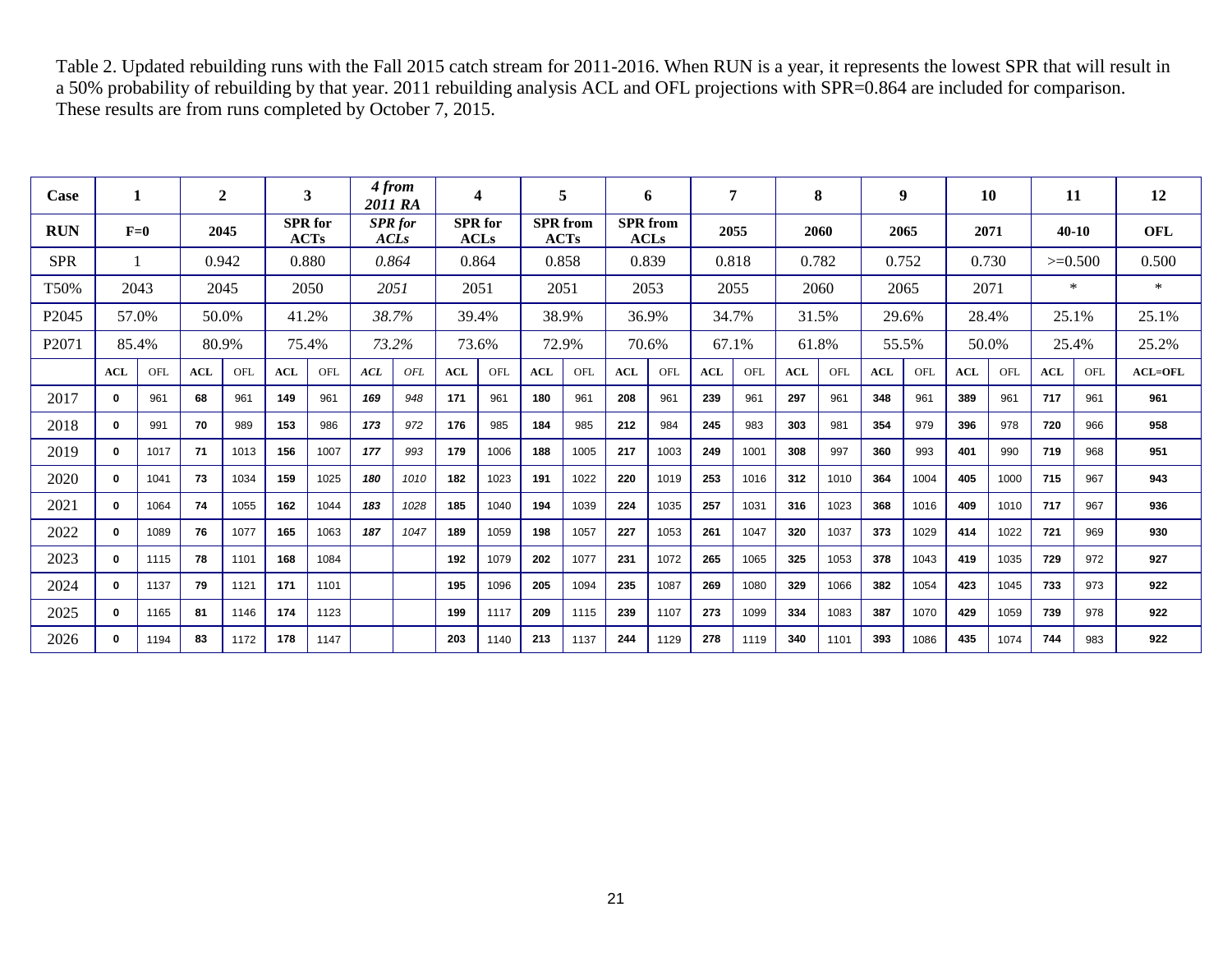Table 3. A smaller set of updated rebuilding runs with the June 2016 catch stream for 2011-2016. ACL and OFL projections from the 2011 and Fall 2015 POP rebuilding analyses with SPR=0.864 are included for comparison.

| Case              |              | 1            |       | 3                             |                               | 4 from<br>2011 RA |                               | 4 from<br>2015 RA |            | 4                             |            | 5                              |            | 6                              |            | 11        | 12          |
|-------------------|--------------|--------------|-------|-------------------------------|-------------------------------|-------------------|-------------------------------|-------------------|------------|-------------------------------|------------|--------------------------------|------------|--------------------------------|------------|-----------|-------------|
| <b>RUN</b>        |              | $F=0$        |       | <b>SPR</b> for<br><b>ACTs</b> | <b>SPR</b> for<br><b>ACLs</b> |                   | <b>SPR</b> for<br><b>ACLs</b> |                   |            | <b>SPR</b> for<br><b>ACLs</b> |            | <b>SPR</b> from<br><b>ACTs</b> |            | <b>SPR</b> from<br><b>ACLs</b> | $40 - 10$  |           | <b>OFL</b>  |
| <b>SPR</b>        |              | $\mathbf{1}$ | 0.880 |                               | 0.864                         |                   | 0.864                         |                   | 0.864      |                               | 0.858      |                                | 0.839      |                                |            | $>=0.500$ | 0.500       |
| T50%              |              | 2043         |       | 2050                          |                               | 2051              |                               | 2051              |            | 2051                          |            | 2051                           |            | 2053                           |            | $\ast$    | $\ast$      |
| P <sub>2045</sub> |              | 57.2%        | 41.6% |                               |                               | 38.7%             |                               | 39.4%             |            | 39.6%                         |            | 39.0%                          |            | 37.0%                          |            | 25.1%     | 25.1%       |
| P <sub>2071</sub> |              | 85.4%        |       | 75.5%                         |                               | 73.2%             |                               | 73.6%             |            | 73.8%                         |            | 73.1%                          |            | 70.7%                          | 25.4%      |           | 25.2%       |
|                   | <b>ACL</b>   | OFL          | ACL   | OFL                           | ACL                           | OFL               | ACL                           | OFL               | <b>ACL</b> | OFL                           | <b>ACL</b> | OFL                            | <b>ACL</b> | OFL                            | <b>ACL</b> | OFL       | $ACL = OFL$ |
| 2017              | $\mathbf{0}$ | 964          | 149   | 964                           | 169                           | 948               | 171                           | 961               | 172        | 964                           | 180        | 964                            | 208        | 964                            | 721        | 964       | 964         |
| 2018              | $\mathbf{0}$ | 994          | 153   | 989                           | 173                           | 972               | 176                           | 985               | 176        | 988                           | 185        | 988                            | 213        | 987                            | 724        | 969       | 961         |
| 2019              | 0            | 1020         | 157   | 1010                          | 177                           | 993               | 179                           | 1006              | 180        | 1009                          | 189        | 1008                           | 217        | 1006                           | 722        | 971       | 954         |
| 2020              | 0            | 1044         | 159   | 1028                          | 180                           | 1010              | 182                           | 1023              | 183        | 1026                          | 192        | 1025                           | 221        | 1022                           | 719        | 970       | 945         |
| 2021              | $\mathbf 0$  | 1067         | 162   | 1046                          | 183                           | 1028              | 185                           | 1040              | 186        | 1043                          | 195        | 1042                           | 224        | 1038                           | 720        | 970       | 938         |
| 2022              | 0            | 1092         | 165   | 1066                          | 187                           | 1047              | 189                           | 1059              | 189        | 1062                          | 198        | 1060                           | 228        | 1055                           | 724        | 971       | 932         |
| 2023              | $\bf{0}$     | 1118         | 168   | 1086                          |                               |                   | 192                           | 1079              | 193        | 1082                          | 202        | 1080                           | 232        | 1074                           | 732        | 974       | 929         |
| 2024              | $\bf{0}$     | 1140         | 171   | 1104                          |                               |                   | 195                           | 1096              | 196        | 1098                          | 205        | 1096                           | 235        | 1090                           | 736        | 975       | 925         |
| 2025              | $\bf{0}$     | 1167         | 174   | 1126                          |                               |                   | 199                           | 1117              | 200        | 1120                          | 209        | 1117                           | 240        | 1110                           | 741        | 980       | 924         |
| 2026              | 0            | 1196         | 178   | 1149                          |                               |                   | 203                           | 1140              | 204        | 1143                          | 213        | 1140                           | 244        | 1131                           | 746        | 985       | 924         |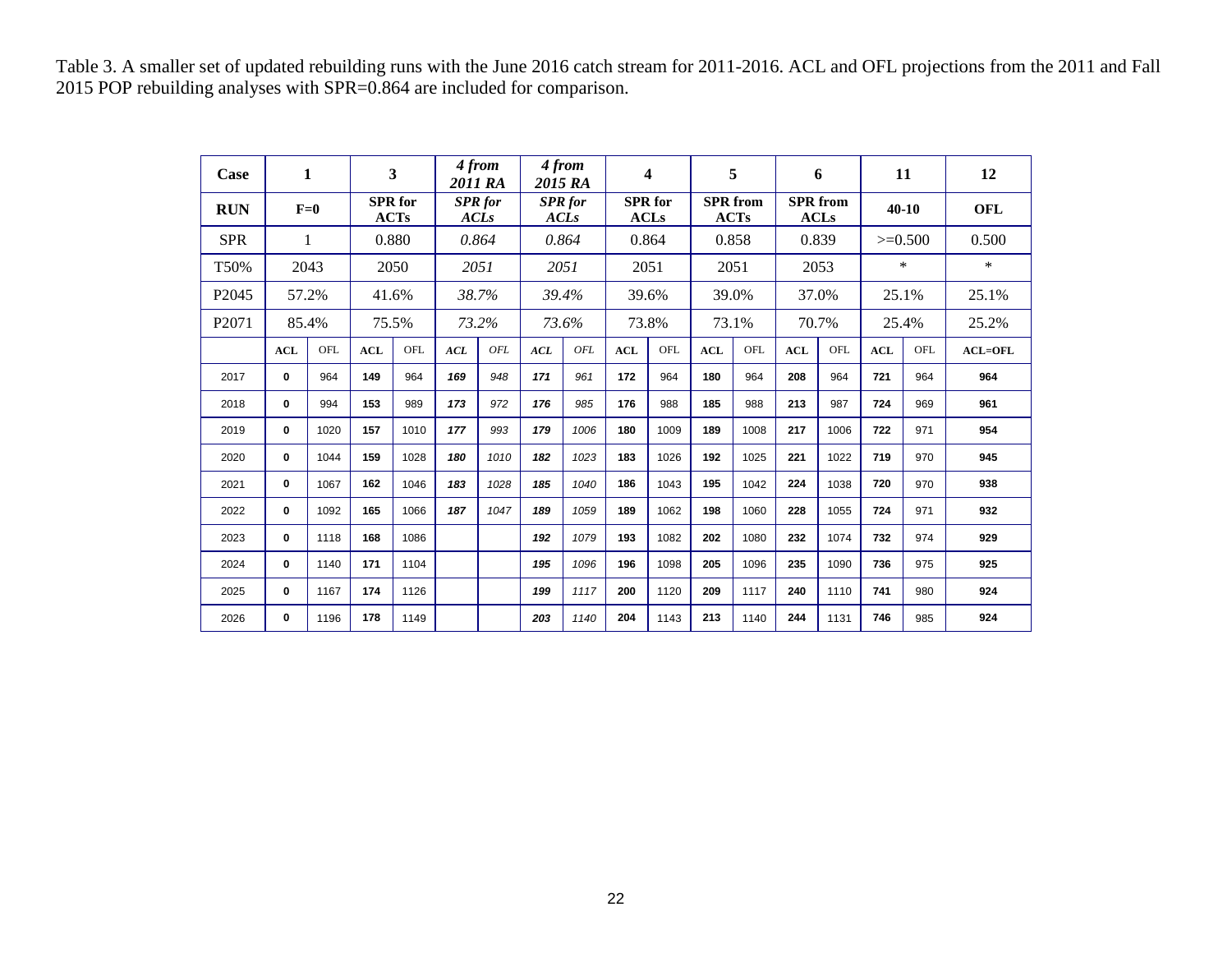Table 4. The smaller set of updated rebuilding runs with the June 2016 catch stream for 2011-2016 and assuming a catch of 281 mt in 2017 and 2018 (the ACL for every run is 281 for 2017 and 2018), with the rebuilding SPR determining the ACL in 2019 and beyond. ACL and OFL projections from the 2011, Fall 2015, and June 2016 rebuilding analyses with SPR=0.864 are included for comparison.

| Case              |              | 1     |            | 3                      | 2011 RA     | 4 from         |     | 4 from<br>2015 RA             |             | 4 from<br>2016 RA |            | $\overline{\mathbf{4}}$       |            | 5                              |     | 6                              |       | 11        |     | 12         |
|-------------------|--------------|-------|------------|------------------------|-------------|----------------|-----|-------------------------------|-------------|-------------------|------------|-------------------------------|------------|--------------------------------|-----|--------------------------------|-------|-----------|-----|------------|
| <b>RUN</b>        |              | $F=0$ |            | <b>SPR</b> for<br>ACTs | <b>ACLs</b> | <b>SPR</b> for |     | <b>SPR</b> for<br><b>ACLs</b> | <b>ACLs</b> | <b>SPR</b> for    |            | <b>SPR</b> for<br><b>ACLs</b> |            | <b>SPR</b> from<br><b>ACTs</b> |     | <b>SPR</b> from<br><b>ACLs</b> |       | $40 - 10$ |     | <b>OFL</b> |
| <b>SPR</b>        |              | 1     |            | 0.880                  |             | 0.864          |     | 0.864                         |             | 0.864             |            | 0.864                         |            | 0.858                          |     | 0.839                          |       | $>=0.500$ |     | 0.500      |
| T50%              |              | 2044  |            | 2050                   |             | 2051           |     | 2051                          |             | 2051              |            | 2051                          |            | 2052                           |     | 2053                           |       | $\ast$    |     | $\ast$     |
| P <sub>2045</sub> |              | 55.8% |            | 40.9%                  |             | 38.7%          |     | 39.4%                         |             | 39.6%             |            | 39.3%                         |            | 38.7%                          |     | 36.8%                          | 25.1% |           |     | 25.1%      |
| P <sub>2071</sub> |              | 84.6% |            | 75.0%                  |             | 73.2%          |     | 73.6%                         |             | 73.8%             |            | 73.2%                         |            | 72.7%                          |     | 70.4%                          |       | 25.4%     |     | 25.3%      |
|                   | ACL          | OFL   | <b>ACL</b> | OFL                    | ACL         | OFL            | ACL | OFL                           | ACL         | OFL               | <b>ACL</b> | OFL                           | <b>ACL</b> | OFL                            | ACL | OFL                            | ACL   | OFL       |     | $ACL=OFL$  |
| 2017              | 281          | 964   | 281        | 964                    | 169         | 948            | 171 | 961                           | 172         | 964               | 281        | 964                           | 281        | 964                            | 281 | 964                            | 281   | 964       | 281 | 964        |
| 2018              | 281          | 984   | 281        | 984                    | 173         | 972            | 176 | 985                           | 176         | 988               | 281        | 984                           | 281        | 984                            | 281 | 984                            | 281   | 984       | 281 | 984        |
| 2019              | $\mathbf{0}$ | 1001  | 155        | 1001                   | 177         | 993            | 179 | 1006                          | 180         | 1009              | 178        | 1001                          | 187        | 1001                           | 216 | 1001                           | 763   | 1001      |     | 1001       |
| 2020              | $\bf{0}$     | 1025  | 158        | 1019                   | 180         | 1010           | 182 | 1023                          | 183         | 1026              | 182        | 1018                          | 191        | 1018                           | 220 | 1017                           | 757   | 998       |     | 990        |
| 2021              | 0            | 1049  | 161        | 1038                   | 183         | 1028           | 185 | 1040                          | 186         | 1043              | 185        | 1036                          | 194        | 1036                           | 223 | 1034                           | 756   | 996       |     | 980        |
| 2022              | 0            | 1074  | 164        | 1057                   | 187         | 1047           | 189 | 1059                          | 189         | 1062              | 188        | 1055                          | 197        | 1054                           | 227 | 1051                           | 758   | 995       |     | 972        |
| 2023              | $\bf{0}$     | 1100  | 167        | 1078                   |             |                | 192 | 1079                          | 193         | 1082              | 192        | 1075                          | 201        | 1074                           | 231 | 1070                           | 763   | 997       |     | 966        |
| 2024              | 0            | 1123  | 170        | 1096                   |             |                | 195 | 1096                          | 196         | 1098              | 195        | 1092                          | 204        | 1090                           | 234 | 1086                           | 765   | 996       |     | 959        |
| 2025              | $\bf{0}$     | 1150  | 173        | 1118                   |             |                | 199 | 1117                          | 200         | 1120              | 198        | 1113                          | 208        | 1112                           | 239 | 1106                           | 769   | 1001      |     | 958        |
| 2026              | 0            | 1180  | 177        | 1142                   |             |                | 203 | 1140                          | 204         | 1143              | 203        | 1137                          | 212        | 1134                           | 243 | 1127                           | 774   | 1004      |     | 956        |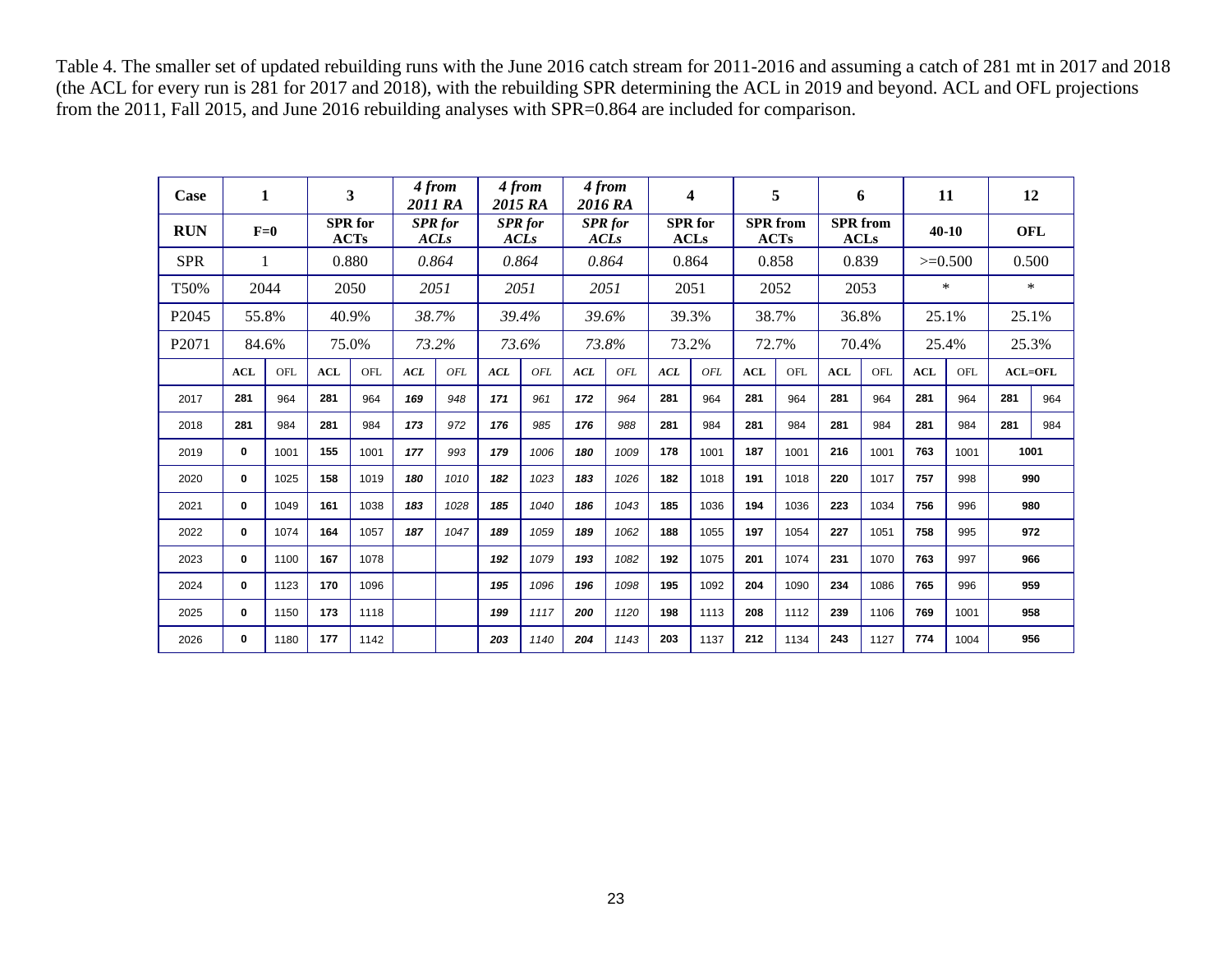### **Appendix B: Proposed productivity workshop talks: A PFMC-sponsored workshop Seattle, Dec. 6-8, 2016.**

Marc Mangel. Density dependence, the theory of harvesting, and the practice of stock assessment: a perspective on steepness and its implications. Mark Maunder. TBD.

Steve Munch. Meta-analysis comparing parametric and non-parametric stock recruit models.

Andre Punt. Continuing work comparing 3-parameter stock-recruit relationships with 2-parameter curves

Martin Dorn. Allowing for more flexible S-R relationships in a proposed system of reference points and proxies for use in West Coast groundfish fisheries management (tentative)

E.J. Dick. Bias in estimation of biological reference points when 3-parameter stock-recruit relationships are considered appropriate, an extension of the results of Mangel et al. 2013.

Xi He. Simulation/estimation study on the influence of recruitment variance (sigma R) on estimates of stock-recruit steepness.

Aaron Berger, Ian Taylor, and Melissa Haltuch. Use of dynamic Bzero calculations for status determination for West Coast groundfish

Jim Thorson. Autocorrelation in recruitment and its effect on estimation of stock recruit parameters.

Jim Thorson. Something concerning a comparison of 2-parameter and 3-parameter stock-recruit relationships.

Steve Teo. Exploration of the 3-parameter stock recruit relationship in stock synthesis

Josh Nowlis: A management strategy evaluation of stock recruitment proxies

John Wallace: SPR vs. Fmsy in assessment models

**Abstracts** 

Marc Mangel. Density Dependence, The Theory of Harvesting, and the Practice of Stock Assessment: A Perspective On Steepness and Its Implications.

Density dependence, which in fisheries is usually understood as a nonlinear relationship between mature individuals (spawners) and the number or biomass of offspring produced (recruitment), is key for sustainable fisheries. I will first briefly review density dependence as it applies to fishery management and then introduce the concept of steepness, which is commonly defined as the fraction of unfished recruitment obtained when biomass is 20% of its unfished level. In order to